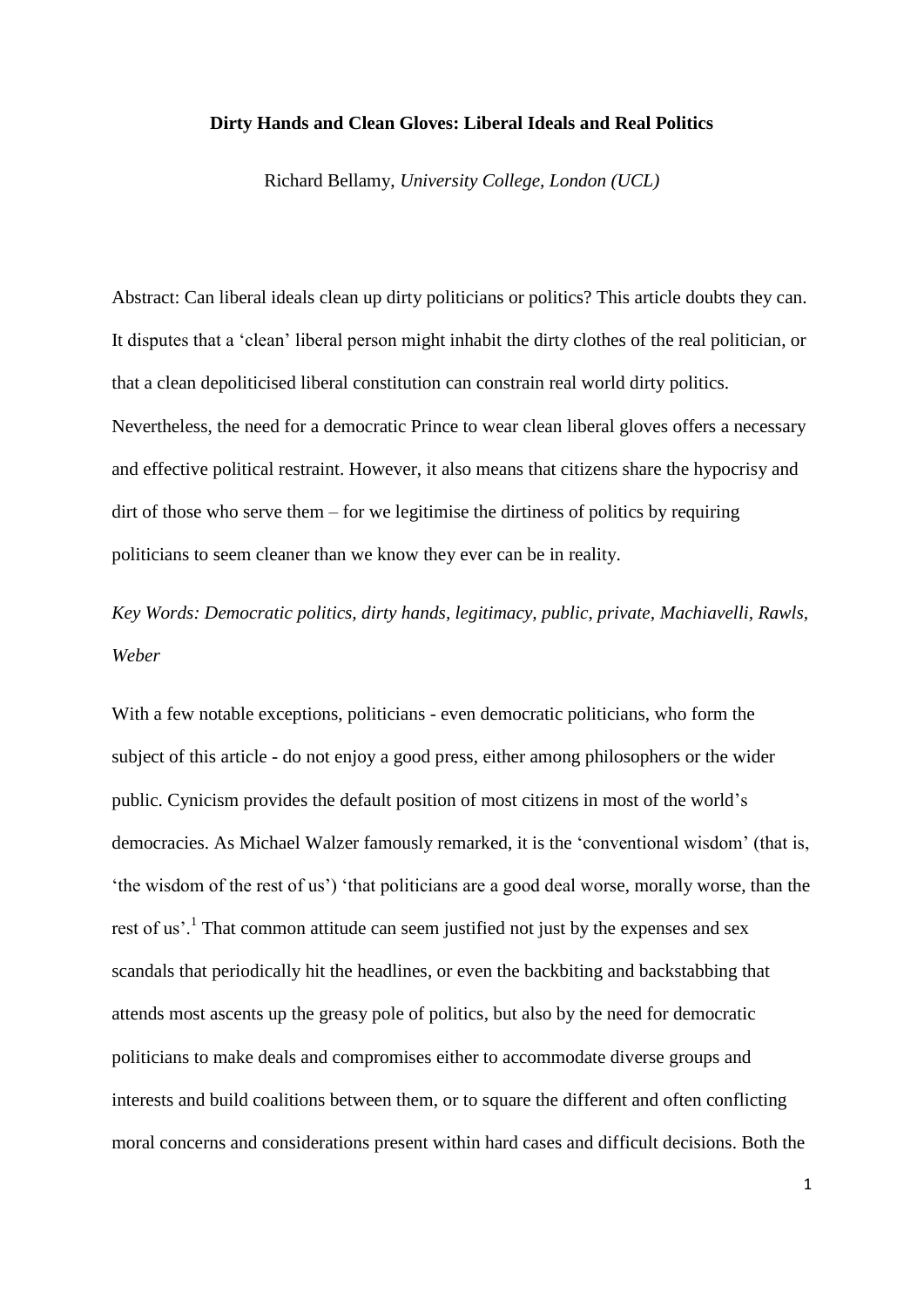personal and the political compromises can make politicians appear untrustworthy, unprincipled, and occasionally ruthless, hypocrites. Indeed, the tendency for the media to concentrate on the personal improprieties of politicians as much as – in certain cases, even more than – their public wrongdoing, can make it seem that the two are all of a piece. On this account, either politics is dirty because those involved in it are, or it is a dirty business that appeals to dodgy characters. Cleaning up political life, therefore, depends on either attracting a cleaner sort of person into politics or depoliticising it as much as possible. This article disputes both these views. Popular though these prescriptions are, neither seems to go to the heart of the ethical problems surrounding public life.

There is little evidence that the personal morality of the average democratic politician is worse than that of the average citizen. Politicians simply operate under the public gaze and for the public good, so we know more about them and expect more of them. After all, the incentives and opportunities of many private individuals to commit minor crimes and misdemeanours can be as great if not greater than that of the general run of politicians. Their doing so can even be as well known. But they rarely attract the same intensity or quality of opprobrium. Within most working democracies, the financial gains to be made by fair means or foul from politics are less than those available in business, while sports stars, actors and musicians frequently enjoy greater social prestige and celebrity than politicians. The corresponding economic and socio-cultural power exercised by these groups offer if anything more potent occasions than political power for either fraud and deception or vain glorious behaviour and sexual impropriety. Yet the few who succumb to these temptations are as likely to attract envy or amusement as censure. Indeed, polls indicate that a high percentage of the general population indulge in mild sexual and personal transgressions – be it cheating on taxes or on their wives and husbands – with far less inducement. We know these facts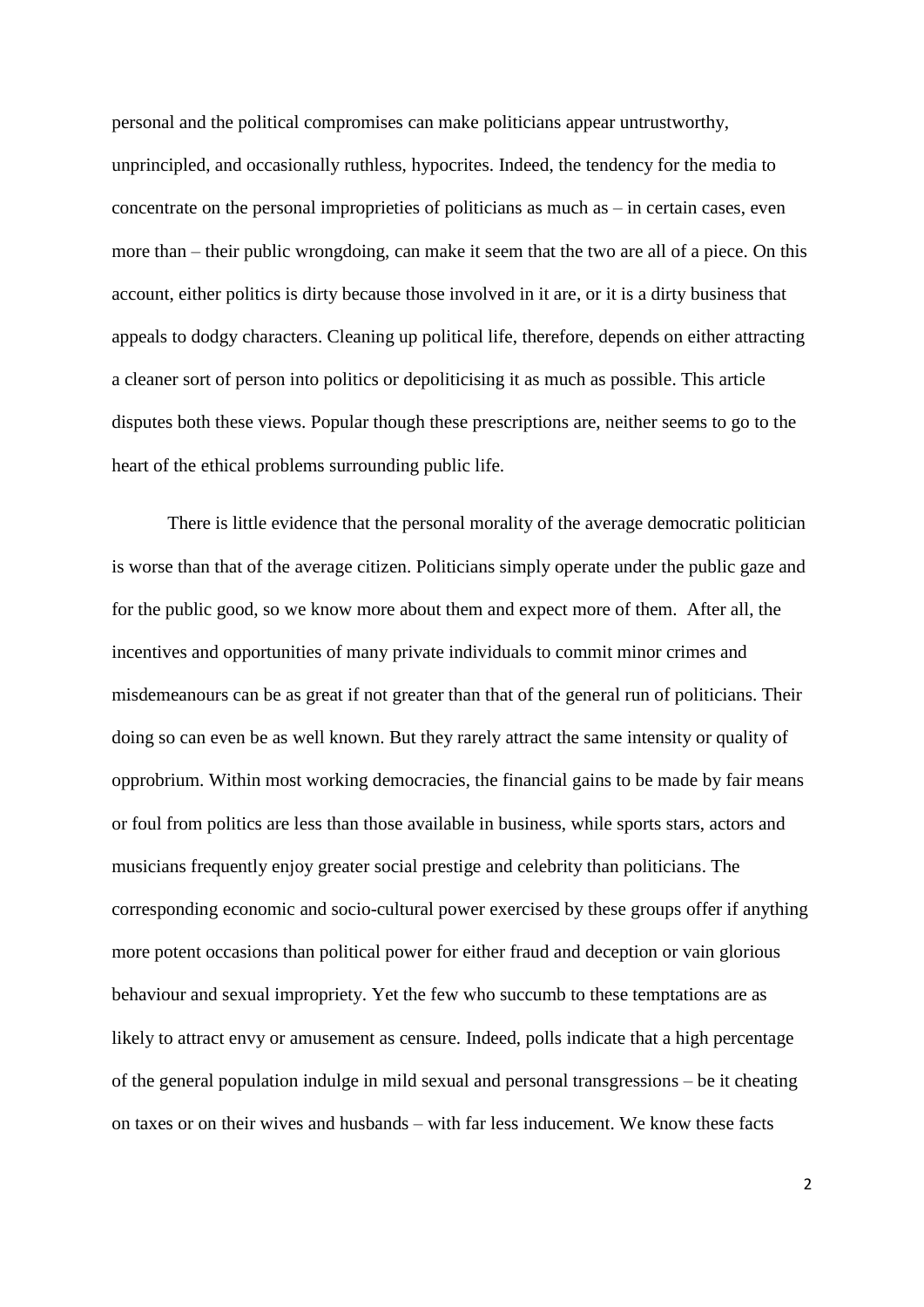about ourselves yet desire better of those that represent us because we expect them to serve our interests rather than their own.

Do such double standards make not politicians but us ordinary citizens the hypocrites? Or does politics require we hold politicians to a higher standard of moral judgement to that we would apply to ourselves? Most people do not have to read Adam Smith to appreciate that supermarkets, trades people and all the other businesses and services we draw on to supply our material wants do so not from an altruistic desire to meet our needs but in order to make a profit and serve their own.<sup>2</sup> Nevertheless, we shrink from accepting that politicians might be similarly motivated. In part, we do so for the good reason that markets and other social activities are not entirely self-policing, nor would we be entirely happy with them being so. So we look to politicians and other public servants to aim conscientiously at upholding the public good, not least by regulating the activities of those - including ourselves - who might be tempted to subvert it. However, this very desire contains a paradox. For the standard required of politicians proves to be a different rather than simply a higher criterion to that expected of private individuals – one that from the perspective of the citizen may well make politicians appear worse rather than better than the rest of us. Yet, that appearance may be illusory if, as often is the case, private virtue turns out to be public vice.

Public decisions differ from private ones in numerous respects.<sup>3</sup> They entail higher stakes, involve more people, frequently deal with weightier matters, and typically involve coercive means for their enforcement. As a result, there is more likelihood that some people will lose that the greater good may prevail, that a poor or unlucky decision will have severe consequences, that states and their agents may need to do things that private individuals ought not to do, such as using falsehoods and violence, and that a degree of hard headedness may be required to confront a difficult decision – be it a financial crisis or a military threat.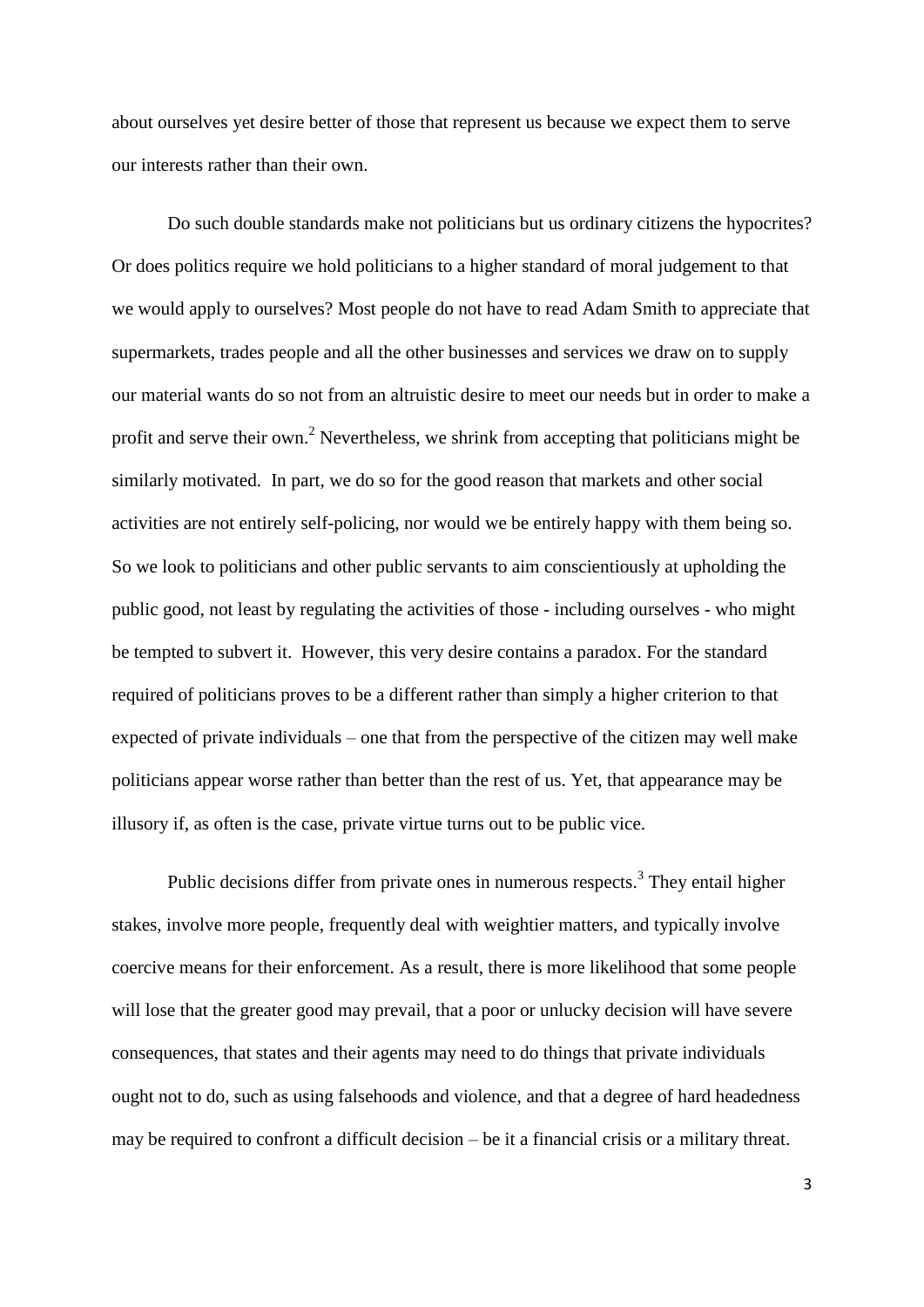Therefore, in serving the public interest it will be hard for the politician either to act in the same way as a good private person might be expected to do, or to be responsive to all our private interests. So politicians will gain 'dirty hands' in part because those they serve (the rest of us) make conflicting and exacting demands of them. For the sake of the common welfare, they may be forced to renege on their supporters or win people over through flattery, bribes or threats, and to commit acts which we would normally strongly disapprove of. To secure the good, they may have to sacrifice the best. In so doing, they may need to acquire a certain cunning and callousness. Thus, we expect politicians to be better than the rest of us in pursuing the public rather than their personal good. Yet, because the public good is so hard to realise – not least because we ourselves are less than perfect, or simply have different and occasionally conflicting views of what it entails - they will be compelled to behave worse than the rest of us and dirty their hands.. Hence the difficulty: we desire principled politicians but expect – even oblige - them to commit unprincipled acts.

Some seek to get round this difficulty by conceiving the principles governing the behaviour of politicians not as general moral principles, applying equally to private and public life, but as *sui generis* principles of political morality.<sup>4</sup> These principles supposedly reflect public reasons that all reasonable affected political actors, be they citizens or ministers, would be able to accept – or at least not reject – because they treat them with equal concern and respect in their capacity as reasoning agents who seek to pursue a variety of different conceptions of the good within the same public space. The most ambitious schemes seek to ground public policy on such reasons.<sup>5</sup> The less ambitious see such reasons as simply defining the ground rules governing the necessary public interactions of free and equal citizens.<sup>6</sup> As such, they offer side constraints on how any policy could be made or what its content might be. Either way, the aim is to ensure the politician can act only in ways that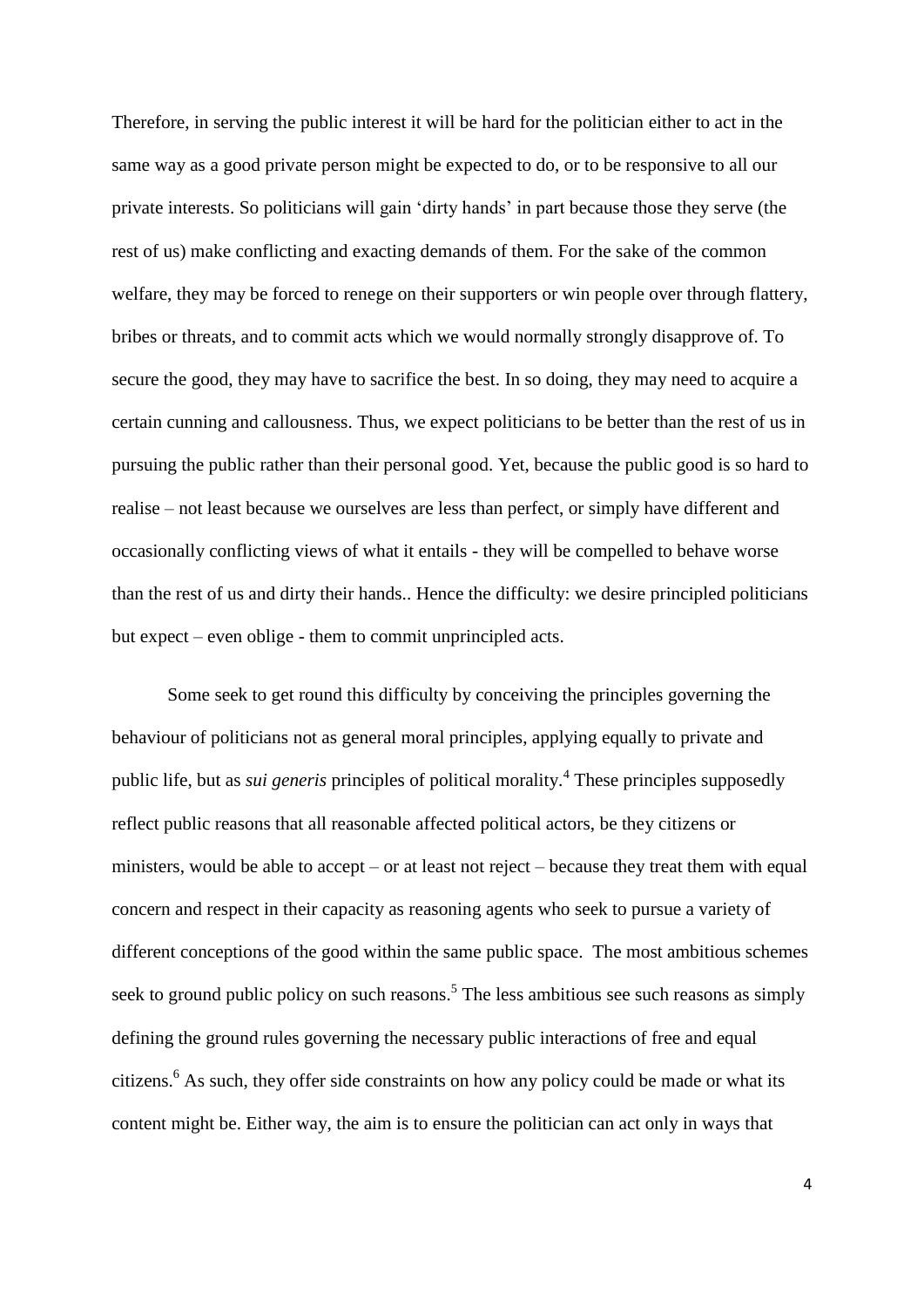might be defended in the light of such public reasoning. The implication is that what could not be so justified would be unjustifiable. So constrained, the scope for politicians to practice the dark arts of politics will be suitably delimited.

However, this proposal succumbs to the further difficulty that the very aspects of political life that differentiate public from private morality also undermine the possibility of the consensual norms of public reason on which this thesis rests. The features of the public sphere adverted to above as dirtying the hands of politicians can be related to what have been called the 'circumstances of politics'.<sup>7</sup> These circumstances reflect a situation where we need a collectively binding agreement backed by state power, because our lives will suffer without it, yet opinions and interests diverge as to what its character should be and no single demonstrably best solution is available. Politicians have to operate not with the public reasons of ideally reasonable agents, but the real reasons of the public which tend to reflect competing concerns and complex situations. <sup>8</sup> Along with considerable empirical uncertainty as to the causes of any problem and the likely consequences of different solutions to it, there will be normative disagreements – some of them related to these empirical questions, others not - as to which policies best promote, or are compatible with, equal concern and respect and ought to be collectively pursued As a result, a key task confronting any politician is the reconciliation of incompatible values reflecting distinct forms of social and moral reasoning. Yet, unlike natural science, there is no agreed epistemology or method for selecting between these views other than the process of politics itself. Conservatives, Liberals and Socialists, Utilitarians, Kantians, Aristotelians and Nietzscheans, largely operate with different and incommensurable justifications for their core beliefs that lead them to focus on different features of a given policy and look to different sets of public reasoning to support their views. There is no entirely 'public' way of resolving such disputes, no Archimedean position that unequivocally pays equal concern and respect to all relevant, reasonable views in an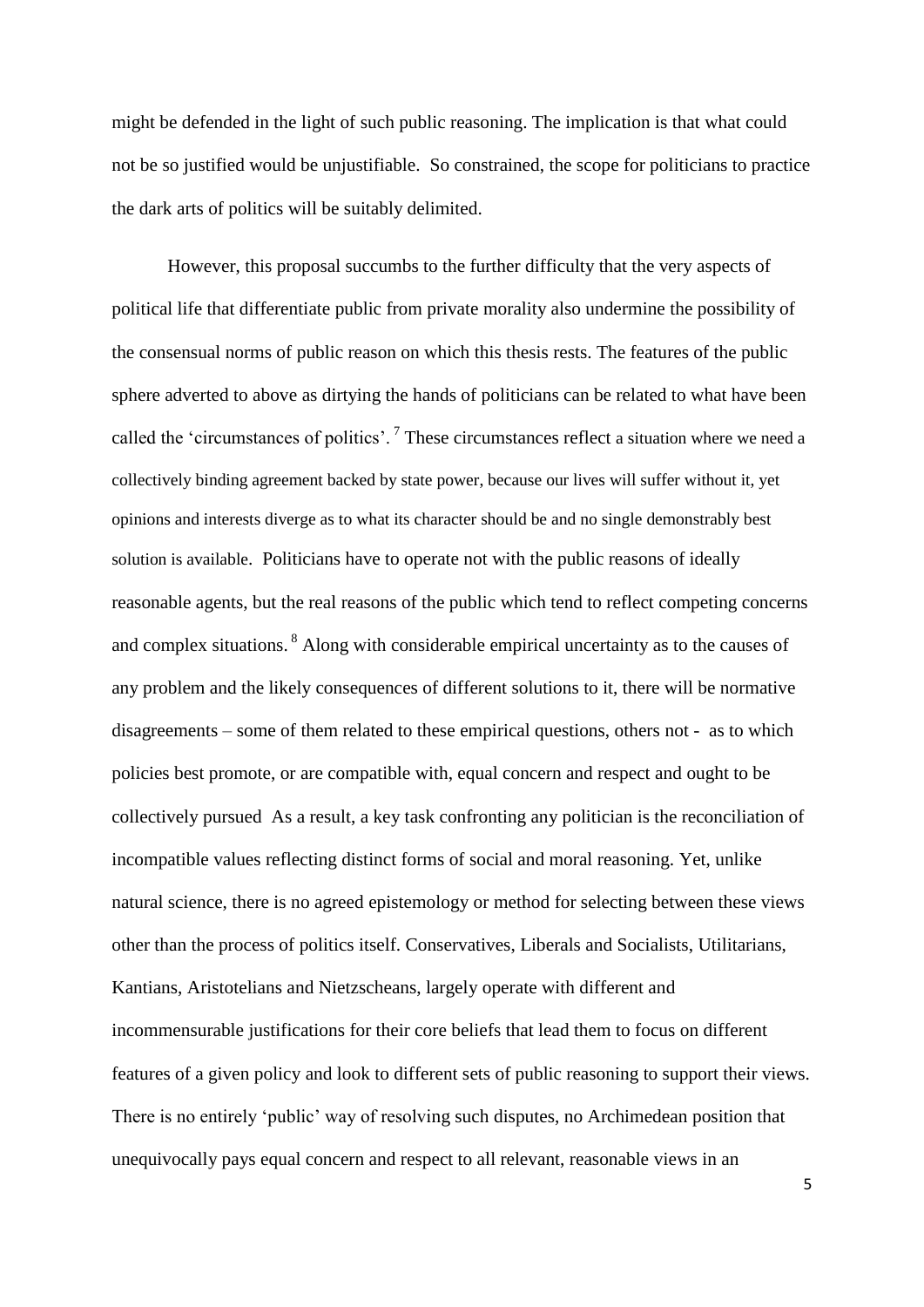uncontentious way. Even a procedural device, such as voting, will be subject to these sorts of disagreements, such as those relating to the fairness and appropriateness of different voting procedures. Confronted with these plural and competing demands of citizens, it will be necessary for the politician to juggle with different and occasionally incompatible kinds of public reason and attempt to mould them into the semblance of a coherent policy. Public reasoning thereby enters the realm of dirty politics. Politicians will be obliged to employ less than full candour, using ambiguity and a certain flexibility in their own principles to address the various competing constituencies among the public whom they must serve. Frequently, they will find it necessary to practice a degree of double-dealing, making incompatible promises to different groups to square the circle of irreconcilable interests and views, all possessing a degree of legitimacy. Meanwhile, and for related reasons, they will be fated to do violence to certain values and possibly forced to covertly employ the coercive power of the law to bring at least some of those who disagree into line. As we shall see, the claim that a definitive set of public reasons or form of public reasoning could constrain politics and cleanse it so as to remove such political sleights of hand from collective decision-making involves a denial of the pluralism of liberal societies and the diversity of pressures it generates.

As sections one and two aim to show respectively, these difficulties bedevilling both a basic 'human' and a 'public' morality undermine the prospects of having either a `clean' person behind the dirty politician or a `clean' politics constraining the politician's dirtiness. Both possibilities have appealed to liberal idealists and to the rhetoric of rights. The first lies behind the view of human rights as establishing universal duties to 'humans as such'.<sup>9</sup> This proposal overlooks how the very source of the dilemma stems from politicians having duties related to their political role that cannot be read from or linked to whatever duties they may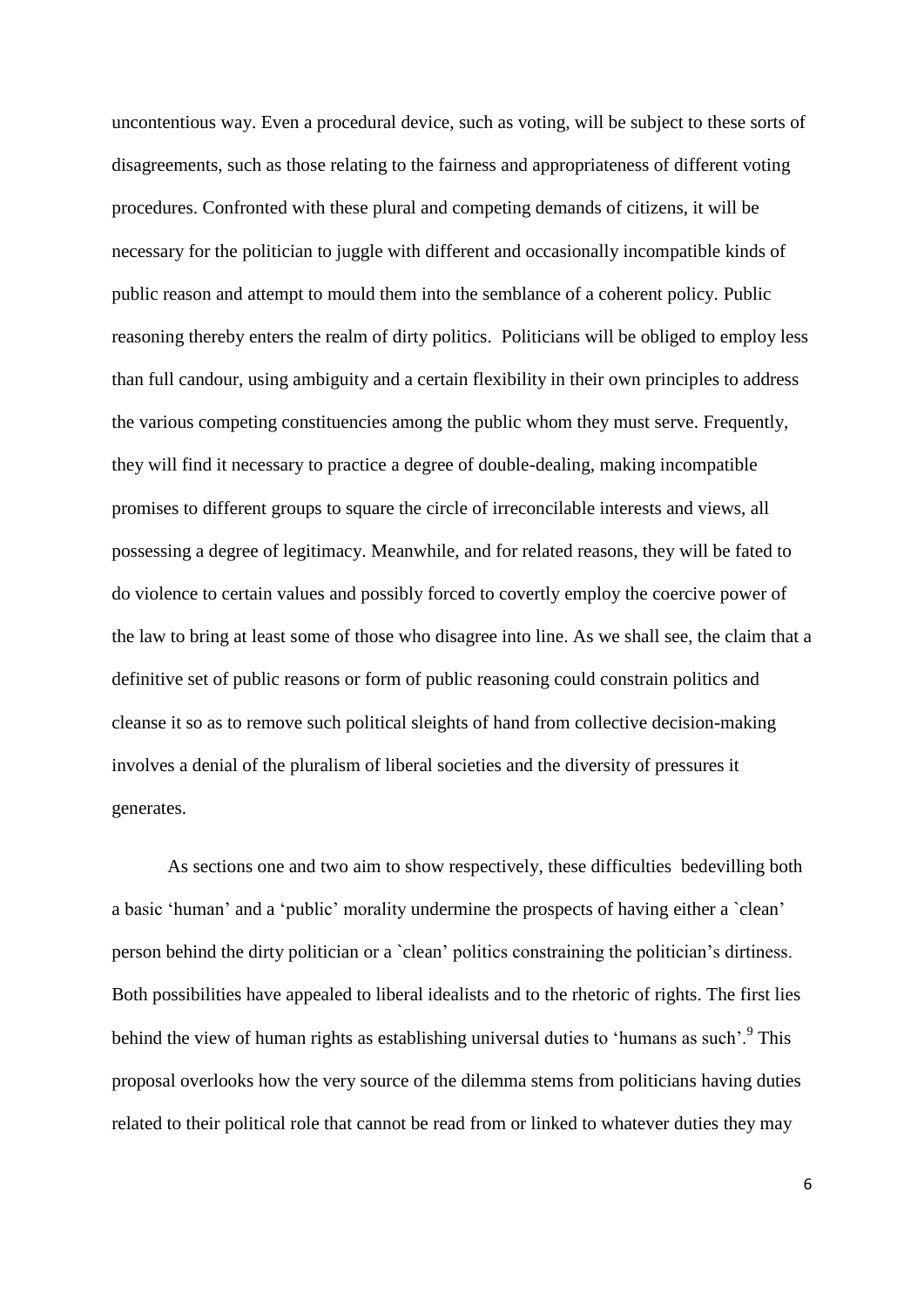have simply as persons- a notion that is itself hard to conceive of. The second lies behind notions of constitutional rights as establishing the basis of a political system and thereby sanitising politics by in certain respects 'depoliticising' it.  $^{10}$  However, these schemes ignore how such rights are themselves within the 'circumstances of politics', raising the self-same dilemmas they are supposed to dissolve or control. Section three then looks at the realist tradition of Machiavelli as updated for the democratic Princes of present day liberal democracies by Max Weber.<sup>11</sup> On this account, politicians may need to act dirty, but they must appear clean - not least because we expect them to be so, even if we know they cannot be. Ultimately, the source of public reasons is the public themselves, and the limits of the legitimate use of force and guile are what citizens judge proportionate to the task at hand. Here, hypocrisy on both sides has what Elster, in another context, refers to as a 'civilizing effect'.<sup>12</sup> Seeming good even while having to learn to be bad offers the best we can hope for. Politics is inevitably dirty, but public acceptability obliges politicians to wear clean gloves and only employ those means required to achieve ends that serve public interests – or face the electoral penalty for failure.<sup>13</sup> In which case, political theory does indeed need to get real, though remaining clothed in a degree of liberal idealism.

### Clean Persons: Can Politicians Wash Their Dirty Hands by Being Good Individuals?

It is tempting to believe that politics would be a great deal better if only good men and women could be attracted into it. Yet the advocates of both liberal idealism and political realism believe public/political ethics cannot be derived from personal morality, though they give very different accounts of what such a distinctive political morality entails. Indeed, in different ways both consider that in certain crucial respects the good person is likely to be a bad politician.<sup>14</sup> On the one hand, a public official may have moral obligations that are not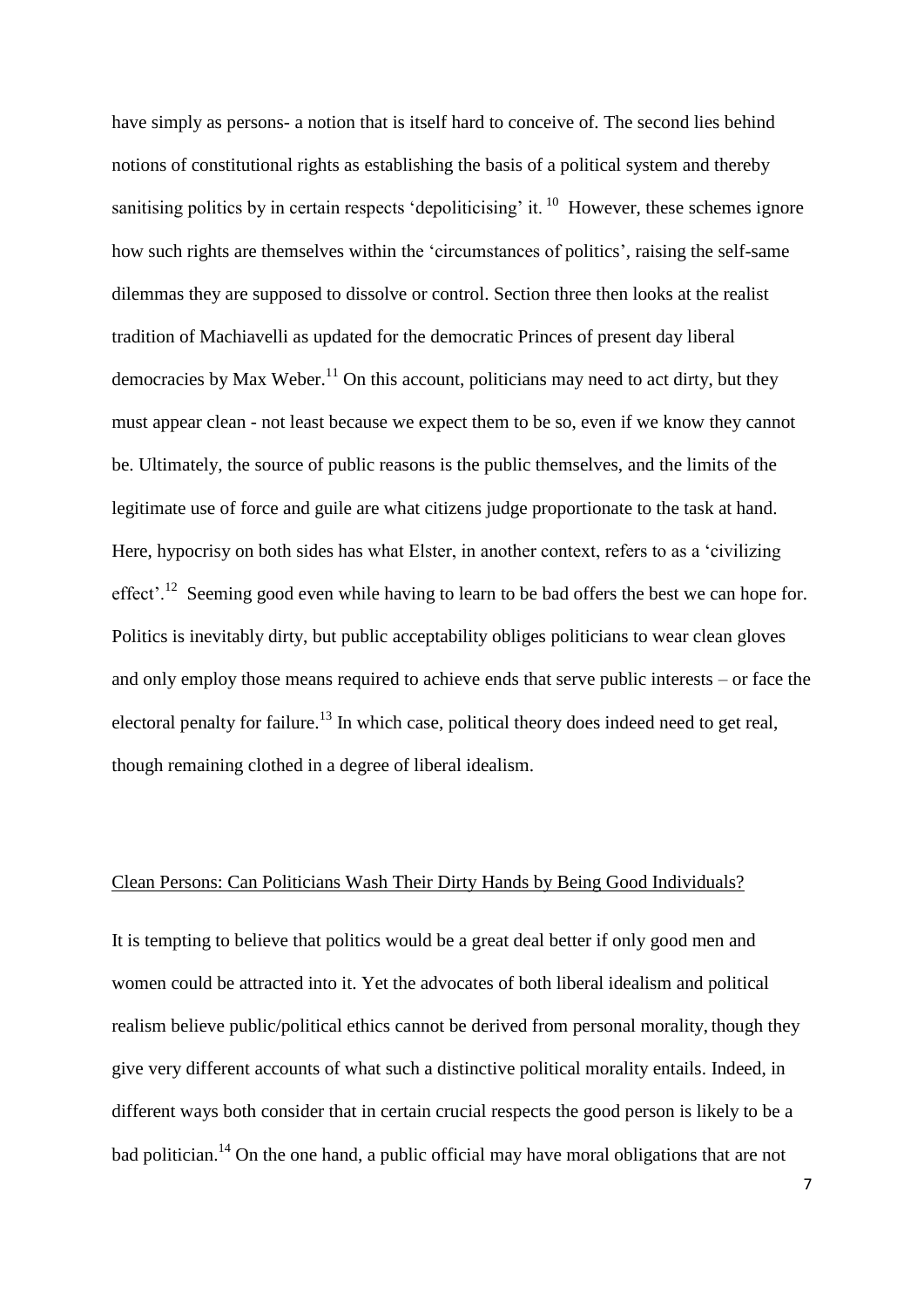only different to but conflict with those that he or she may have as a private individual. On the other hand, those public moral obligations may be not only non-derivable but also detached from personal moral obligations. For, there may be no general moral obligations that we have simply as persons which serve as their common core.  $15$ 

Both these views, but especially the second, are controversial. For example, Martin Hollis quotes Thomas Jefferson as denying both by remarking (in a letter of 1809) that `I never did or countenanced, in public life, a single act inconsistent with the strictest good faith; having never believed there was one code of morality for a public and another for a private man'.<sup>16</sup> Jefferson's position certainly resonates with many of the more popular critiques of politicians. Yet, in its simplest version at any rate, it seems simplistic. For a start, most people acknowledge we have moral duties in the private sphere – to family and friends, for example - that would be inappropriate to carry over to the public arena. Nepotism may be allowable, even a parental obligation, with regard to the family firm, but we rightly question it in the case of elected public office. In the circumstances of a sinking ship, most of us would think it a mother's duty to prioritise getting her children into the lifeboats. Yet, if she is the Captain it would be a dereliction of her professional obligations not to prioritise keeping the ship afloat for as long as possible and an abuse of her position to treat her own children any differently to other passengers.<sup>17</sup>

Consistent moralists who stick rigidly to the clear cut moral dictates of their conscience come what may, treating both private and public alike, seem similarly inept. Theirs is the attitude of the saint, willingly embracing martyrdom rather than sacrifice principle to expediency. That can seem appealing – we rightly admire the moral courage of one who refuses to accept he could ever have a moral duty to be a concentration camp guard and send Jewish children to the gas chambers. Yet, neither liberal idealists nor political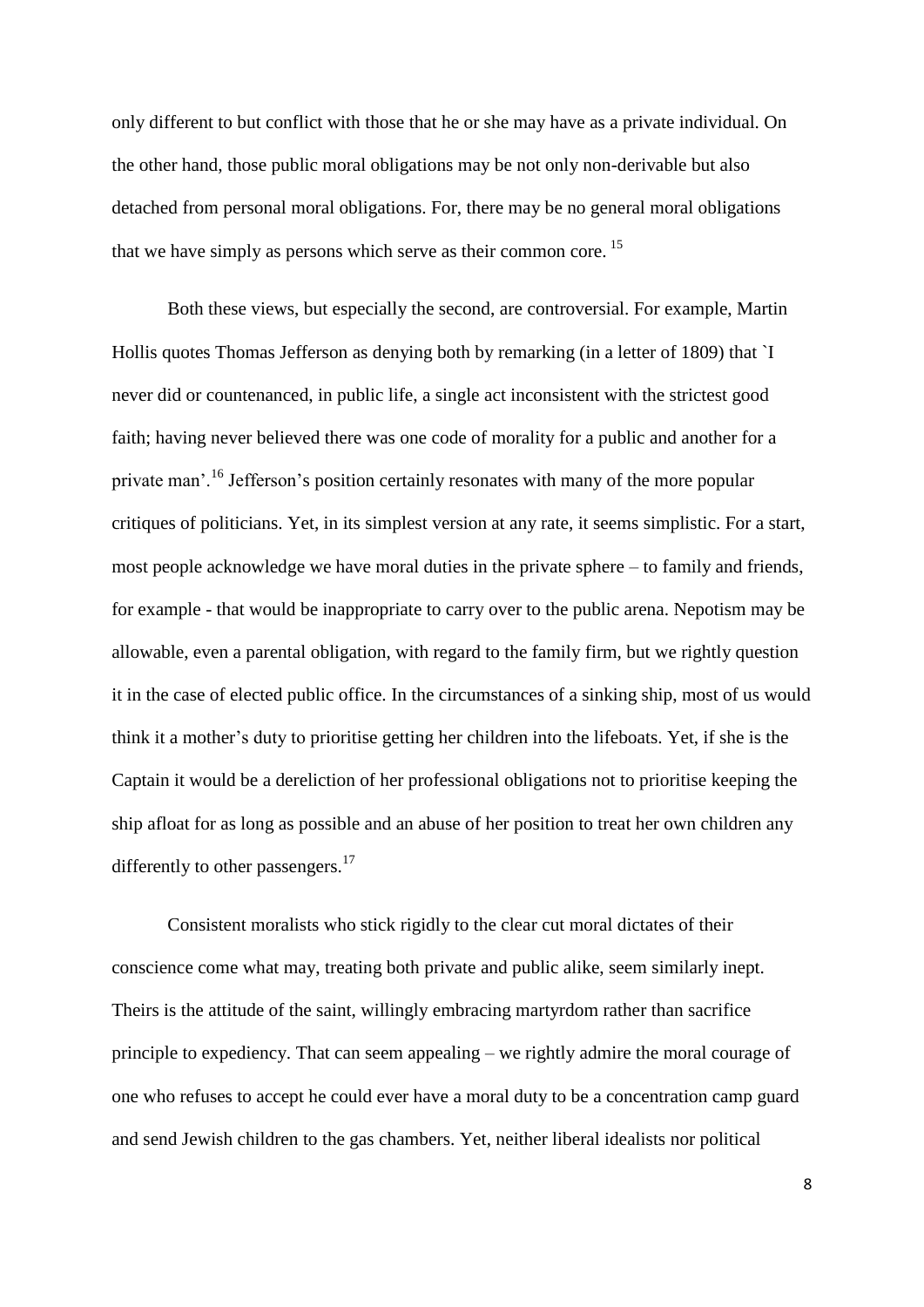realists have regarded saints as suited to public life. The former fear their intolerance, the latter their ineffectiveness. Going to the stake for your beliefs may be admirable in its way, but for their different, if related, reasons Rawlseans and Machiavellians agree that one should not expect to take others with you. Saints concede nothing either to those who hold different moral views to theirs, or to the failure of the world to measure up to their expectations of it. Personal salvation, be it in the hereafter or in their own estimate of themselves, permits them either to keep their own hands clean but at the expense of leaving the rest of us in a dirty situation, or to attempt to clean up us and the rest of the world whatever the dirtiness of the cost. In both cases, heaven is purchased at a terrifying price - be it of allowing the rest of us to go to hell or of creating a hell on earth to save us all.

As Sue Mendus has noted,  $^{18}$  the position of the saint – what Weber called 'the ethics of conviction' – reveals a potential tension between personal integrity and impartiality, be it through showing the views of others equal concern and respect, or by attending to the consequences of our actions for the greater good. Pluralism, either of views or interests, is treated as error, while what Weber called 'the ethical irrationality' of the world, whereby good – or well-intentioned – acts may give rise to bad results, a sign of its wickedness. Saints keep their hands clean, but by ignoring the concerns of others and the need to treat them on a par with their own – what Weber called 'the ethic of responsibility'. Given that we expect politicians to act for the public good – even if in so doing they go against their own interests or beliefs – then preserving the moral integrity of a saint in public life seems not just irresponsible but even immoral.<sup>19</sup>

A more sophisticated version of personal moral integrity, though, might allow conviction to be balanced by responsibility. The saint or a humanist moral absolutist might do the right thing not to achieve personal salvation – a sort of moral self-interest – but because it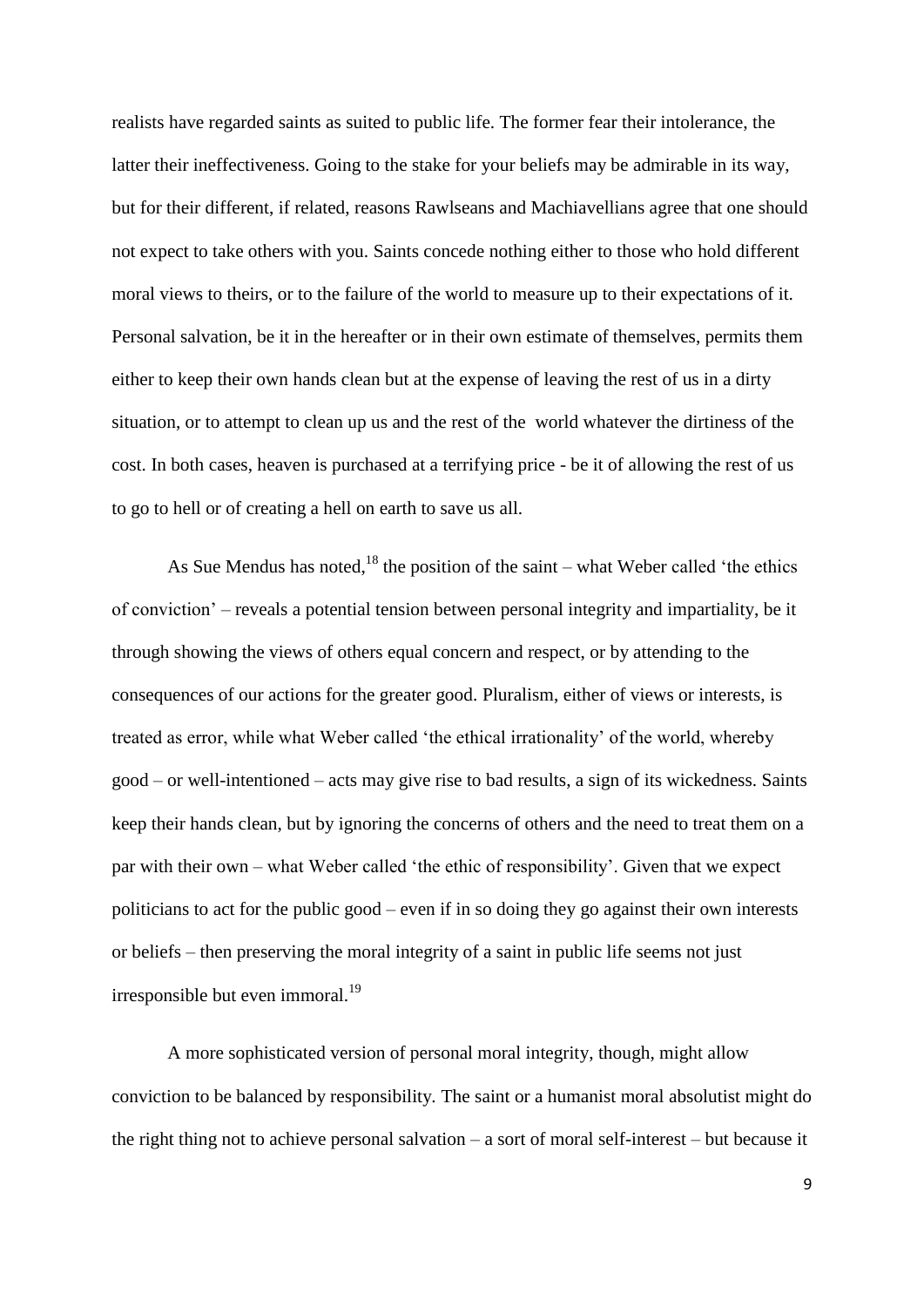is the right thing.  $20$  Moreover, in a case where doing the right thing would have clear and terrible consequences for many others, then a broader notion of keeping faith with one's principles suggests the right thing might be to modify that absolutist position, albeit with the proviso that certain measures would be impermissible whatever the consequences.<sup>21</sup> Murder is wrong but, in the context of a just war against a determined and brutal regime bent on mass genocide, a pacifist position may not be right even to one strongly committed to the injunction `Thou shalt not kill'. True, as a soldier one will almost certainly risk killing not only evil enemies but also innocent non-combatants and enemy soldiers who have hitherto lived blameless lives yet felt - possibly for reasons that are themselves far from morally clean cut, such as fear for their families if they did so, or simply a lack of personal courage - unable to resist being called up by a tyrannical and cruel regime they had never previously supported. However, doctrines such as double-effect and proportionality exist to determine what the moral soldier may do even in a just cause brought about by the sort of special circumstances required to modify the absolutist position. In this sophisticated picture, it is still the moral individual who stands behind the soldier and sets constraints on what even a soldier might do.<sup>22</sup> As a result, the good soldier retains clean hands, or at least the good person behind the soldier does. Much the same applies to a politician who finds him or herself having to declare and then conduct a war against an aggressive and oppressive regime. Developing this line of reasoning leads Walzer to suggest that politicians (or soldiers) only realise they have dirty hands to the extent they are also good persons.<sup>23</sup> Paradoxically, on this account, we should only feel happy with the dirty politician who is at bottom clean.

This sophisticated position turns on abstracting to a universal moral code behind any special circumstances, and to a universal moral individual behind any social role.<sup>24</sup> However, it is not obvious either abstraction is possible. As Martin Hollis has noted, we encounter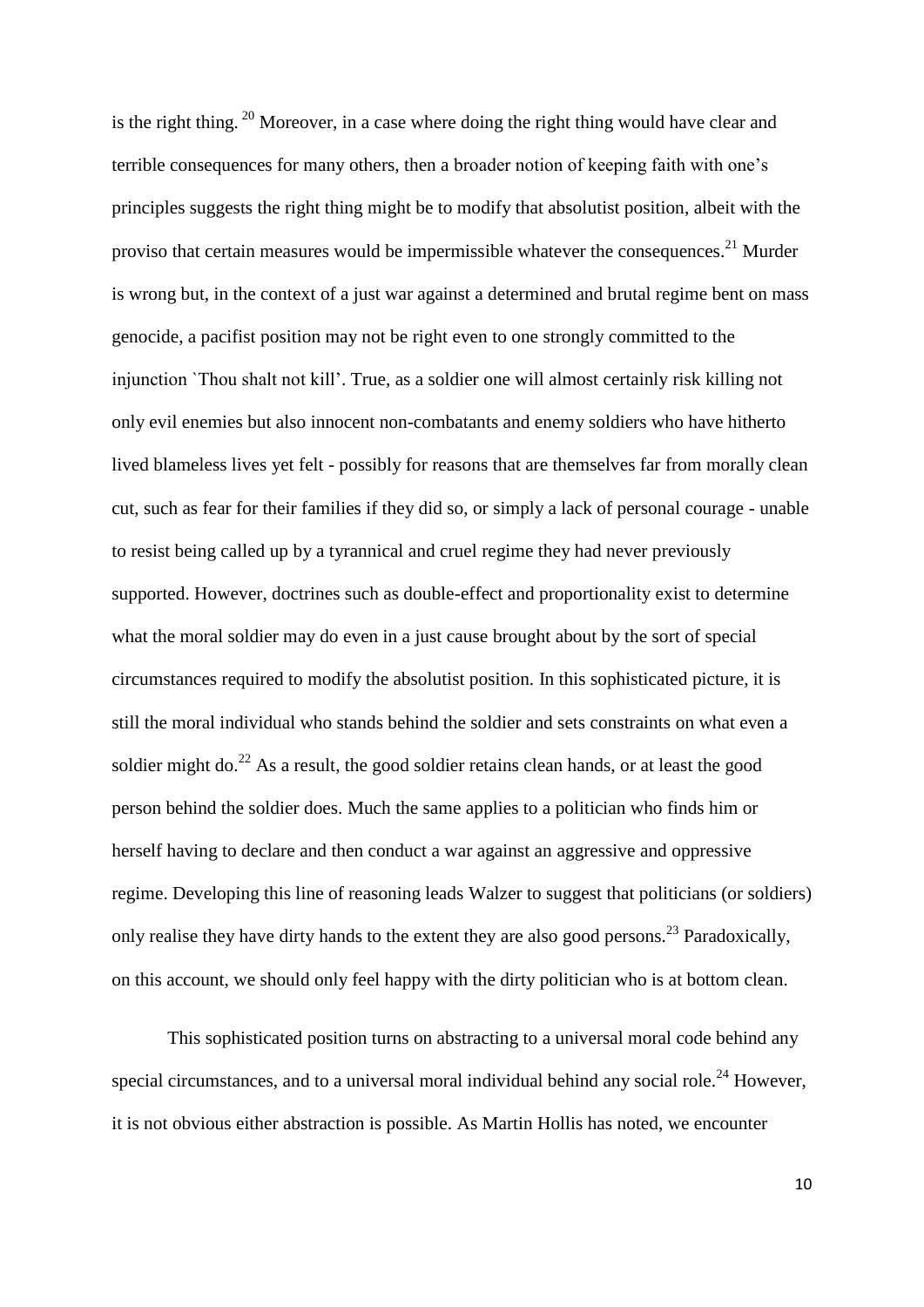moral dilemmas as social actors within social situations and relationships that are in part framed by the beliefs we hold about our respective entitlements and obligations and the likely consequences of our actions and interactions.<sup>25</sup> Thus, what makes the soldier a good soldier is not that he is also a good man who follows a universal code but that he is a soldier who follows the moral code of soldiers. That moral code is not simply a universal code modified to take into account the special moral circumstances of being a soldier. This becomes clear when as a soldier he finds himself caught between roles such as the overlapping duties of comradeship and friendship. Suppose to help a fallen friend he would have to put at risk other comrades to whom he had no such tie. His situation here would be like the Captain and the mother in the earlier example. But what makes this a dilemma is that there is no point beyond the two roles to which he could retreat to ask what is universally required. It makes no sense here to ask `what is the duty of the good man to other men?' – the duties are those of soldier and friend. Nor is there a place above the conflict where one might seek to adjudicate between these two roles. The difficulties arise from the duties of the good friend and the good soldier being different, though not so clear cut that they do not become entangled in that a comrade is like and can be a friend, with only circumstances perhaps defining what should take precedence though a moral loss exists whatever the decision. In these situations, neither the responsibility of Captain or mother, soldier or friend can be shaken off to reveal the merely human, universal moral issue underlying them both. These roles and the beliefs we hold about them frame the situation, and there is no situation to address without them.

This position may appear too relativistic, making us creatures of the roles and the conventions that surround us at a given time and place. In this case, then surely the 'good Nazi' would merely be doing his duty and acting with impunity in following the orders that sent millions to the gas chambers? I agree certain orders should not be obeyed, but I do not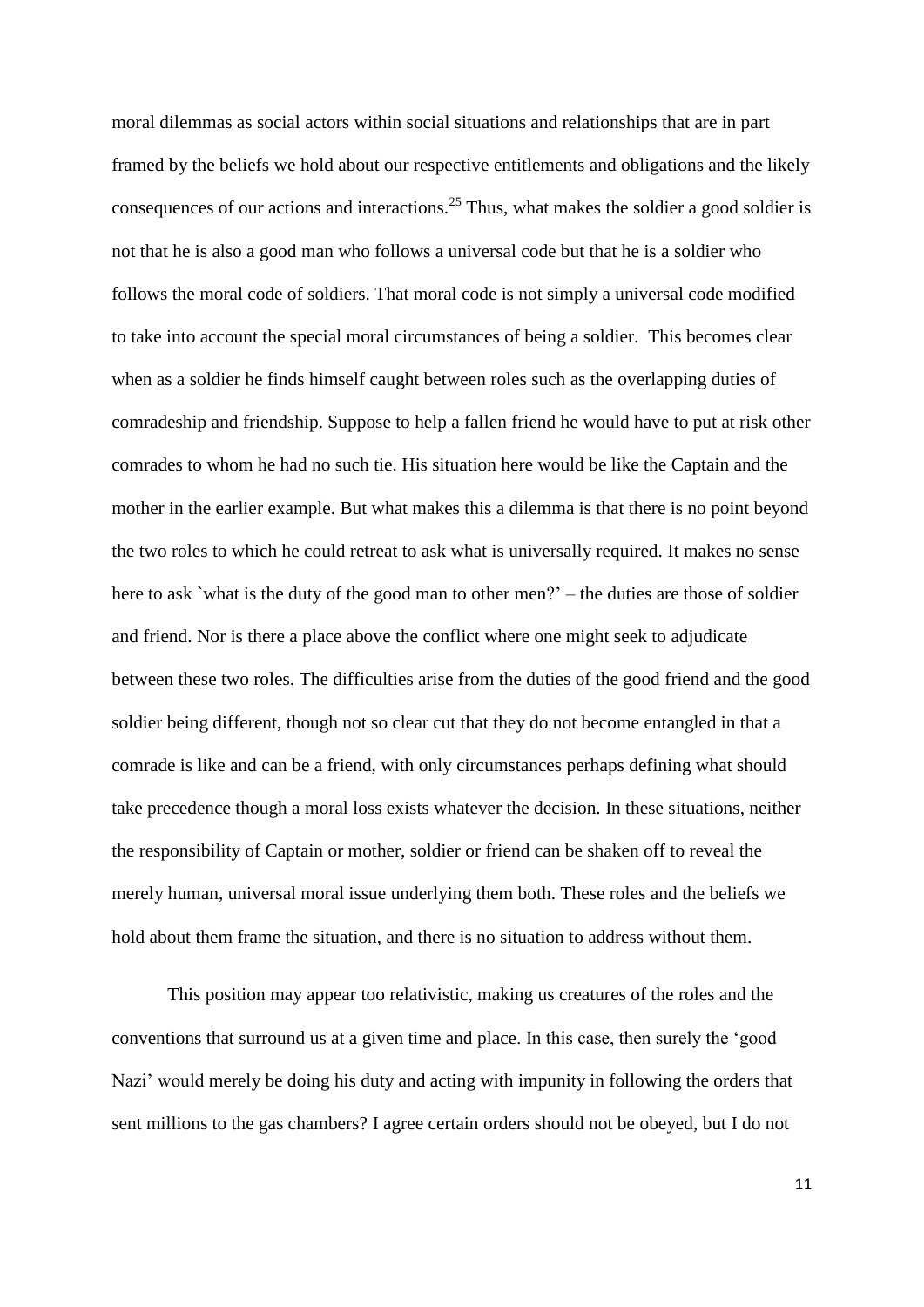accept one has to go back to the 'good' person and the universal moral code to justify doing so. Although the contemporary rhetoric of universal human rights might seem to evoke such an argument to tackle these sorts of situation, the deliberations of international rights courts tend to be more guarded because matters rarely present themselves in very straightforward terms. Indeed, as we have seen, no purely human and simple moral context proves available to us. Take the case of the good German professional soldier who finds himself suddenly employed by the Nazis. It might be argued he could desert and refuse to fight for such an odious regime. Yet he might equally consider that his duty as a good German soldier lay in seeking to save as many people from the 'good Nazi' as he could. The choice here, though, is not between that of a good man and that of a good soldier, for either way the moral responsibility of what his office requires remains. That office as plausibly indicates that he should soldier on as that he should resign, with the putative moral duties of the good man as such offering no guide at all as to which choice he should make. Whatever the choice, he cannot wash his hands or keep them clean. So attempting to ask what the 'good man' should do offers no help – it is too abstracted from the actual situation in which he finds himself – a situation at least partly shaped by prevailing social beliefs about his role and circumstances. Doing the right thing here involves doing what is right – or at least morally defensible –given the social relations and beliefs that create the moral dilemma in the first place – not doing what was right regardless of this social context or what he simply thought was right.

What makes the politician a morally good politician, therefore, does not rest on his or her being a good person, or even necessarily a good husband or wife, father or mother, friend or comrade and so on. At certain points, politicians may need to sacrifice family to career, drop friends and disappoint supporters to achieve or exercise power, compromise their goals and principles to gather support or accommodate others, and authorise uses of violence that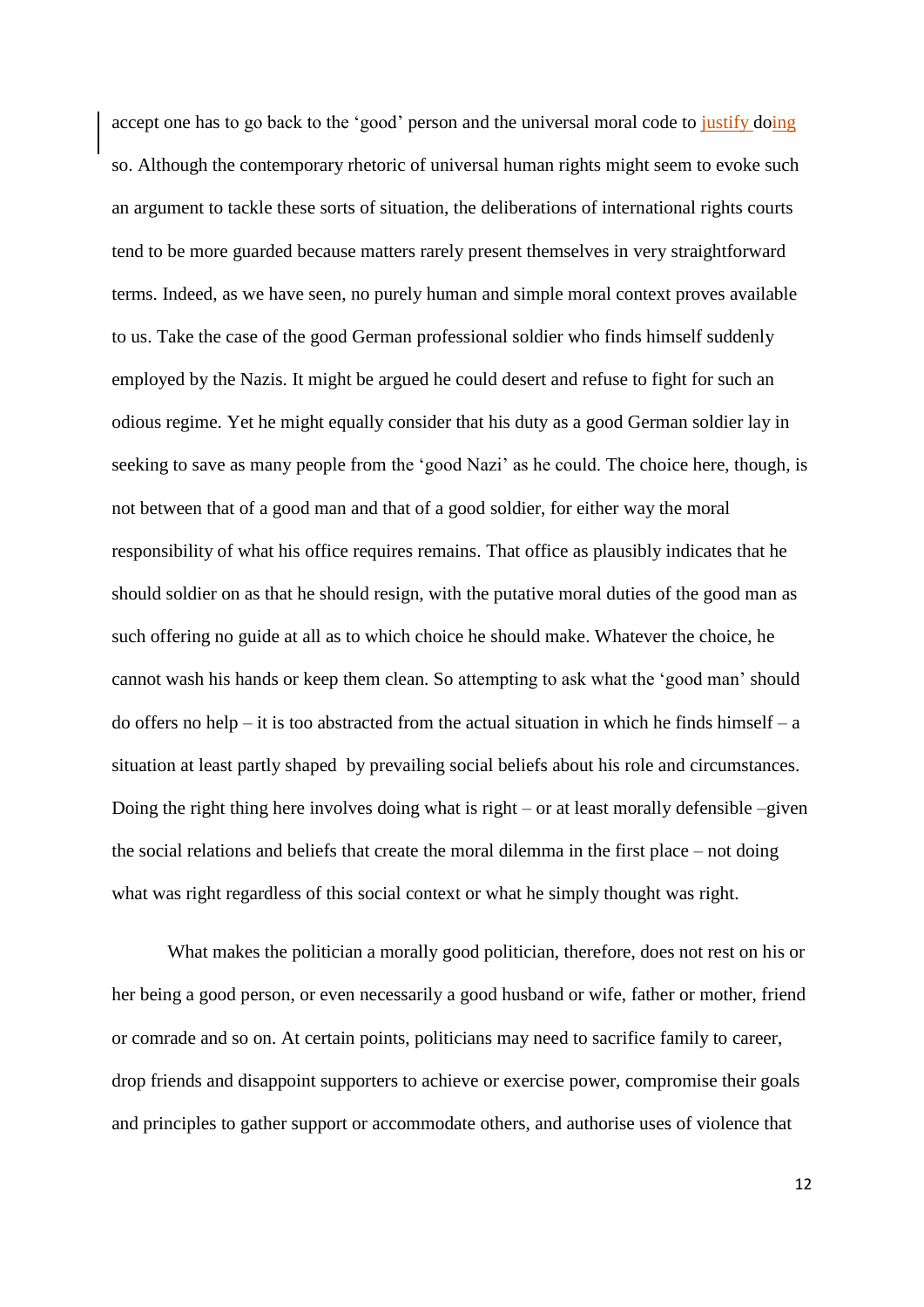would be regarded as wrong in a private individual. They make such decisions not as persons but as politicians, moved by a political responsibility and logic to secure a public good that inevitably involves making difficult choices between rival moral claims. These choices may result from the need to accommodate the conflicting demands of citizens – for example, when balancing budgets between education, health, transport and so on, or when contemplating how far to appease a potentially bellicose state, or in order to build a coalition of support sufficient to push through a favoured policy, sacrificing others in the process, or to form a government. In all these situations, the politician's political role will require he or she do certain things that as a private citizen or ordinary party member they either would never be in a position to do or would rather not do. Yet, even if there is no direct appeal to be made to universal moral norms of a pre-political nature, the dictates of politics need not be amoral, let alone downright immoral. A code of political ethics might still exist that the good democratic politician could draw on, even if that is not the code of the good man. It is to the form such a code might take that I now turn.

#### Clean Politics: Can Dirty Politics be Sanitised by Good Public Reasoning?

In recent years, liberal idealists have seen the entrenchment of rights in written constitutions and judicial review by constitutional courts as suitable mechanisms for keeping politics clean. Rights enshrine ideal liberal political principles, while courts offer a suitably depoliticised mechanism for upholding them in an impartial way. Needless to say, numerous versions of this thesis exist. I concentrate on one of them – John Rawls's *Political Liberalism*. Not only are most of the recent attempts to devise such schemes by liberal theorists post-Rawlsean in inspiration, but the aspiration of Rawls's theory to be 'political not metaphysical' appears to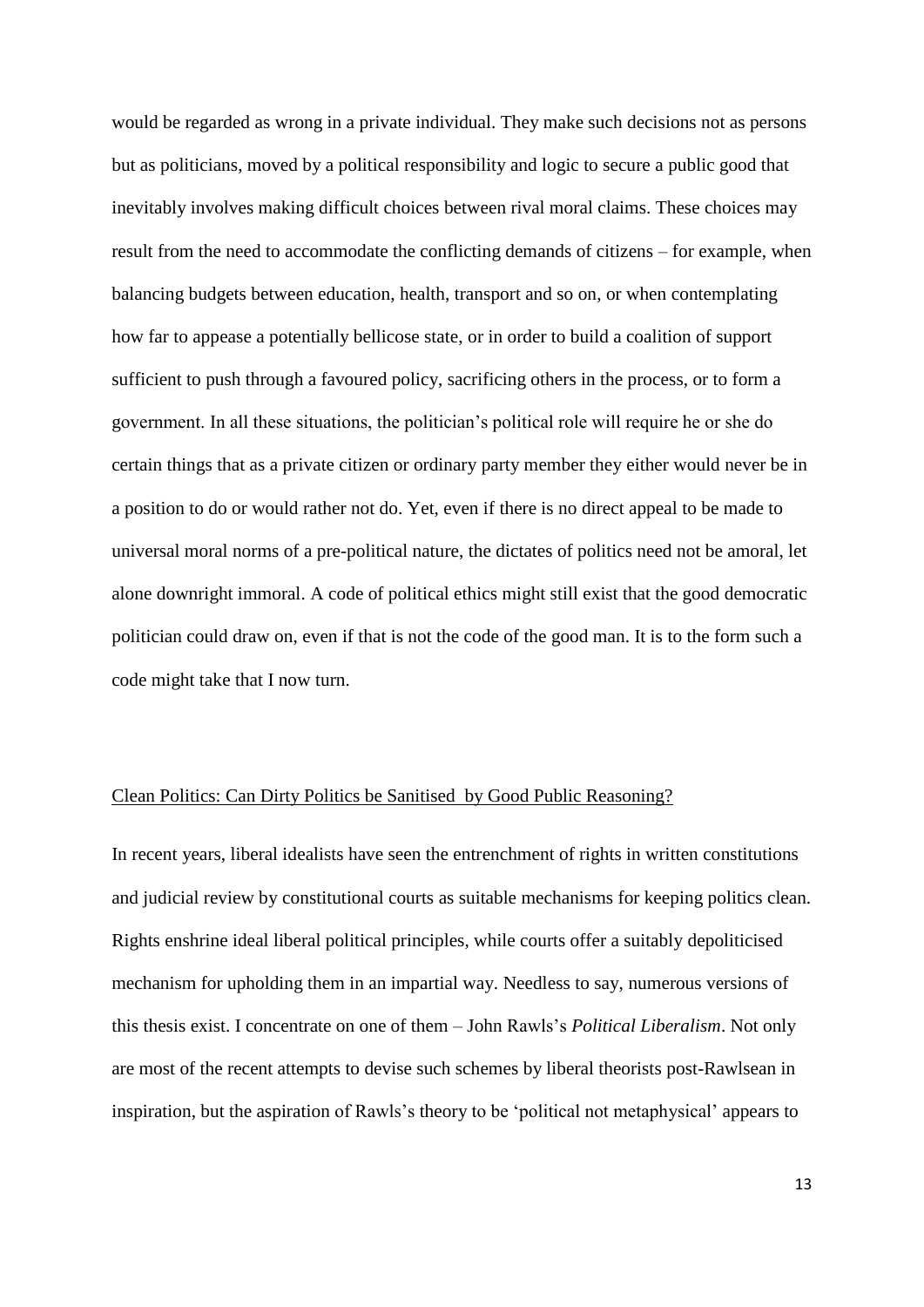dovetail with the conclusion of the last section that suggests any workable theory of political morality must draw on the resources of politics itself.

Rawls seeks to achieve this result by restricting the application of the theory to the basic structure of society, excluding comprehensive conceptions of the good, and elaborating it on the basis of the principles he regards as intrinsic to a democratic public culture.<sup>26</sup> However, despite the putatively political scope and sources of Rawls's theory, the resulting account of political justice turns out to be surprisingly apolitical – as do those of other liberal idealists. For the aim is to constrain politics morally by identifying a core set of political liberties and depoliticising all decision-making that touches on them. Rawls argues the terms of a just politics need to be given special constitutional status so as 'to fix, once and for all, the content of certain political basic rights and duties, and to assign them special priority.<sup>27</sup> Doing so, he claims, not only 'takes those guarantees off the political agenda and puts them beyond the calculus of social interests, thereby establishing clearly and firmly the rules of political contest', <sup>28</sup> it also 'removes from the political agenda the most divisive issues, serious contention about which must undermine the bases of social cooperation.<sup>' 29</sup>

The basic political liberties identified by Rawls's theory supposedly secure the moral basis for a democratic society – one in which citizens treat each other fairly and equitably when making collective decisions. As such, they supply the set of legitimate public reasons that must be respected by politicians and other public servants when pursuing the public good – especially any requirements they may place upon their fellow citizens to achieve these public ends. In Rawls's account, these reasons circumscribe both the perimeters of the public sphere (they define the 'scope' of public reasoning – namely the fundamental principles of political justice that establish a working democratic system) and the type of arguments we might muster when seeking to alter it (they provide the 'content' of public reasoning). In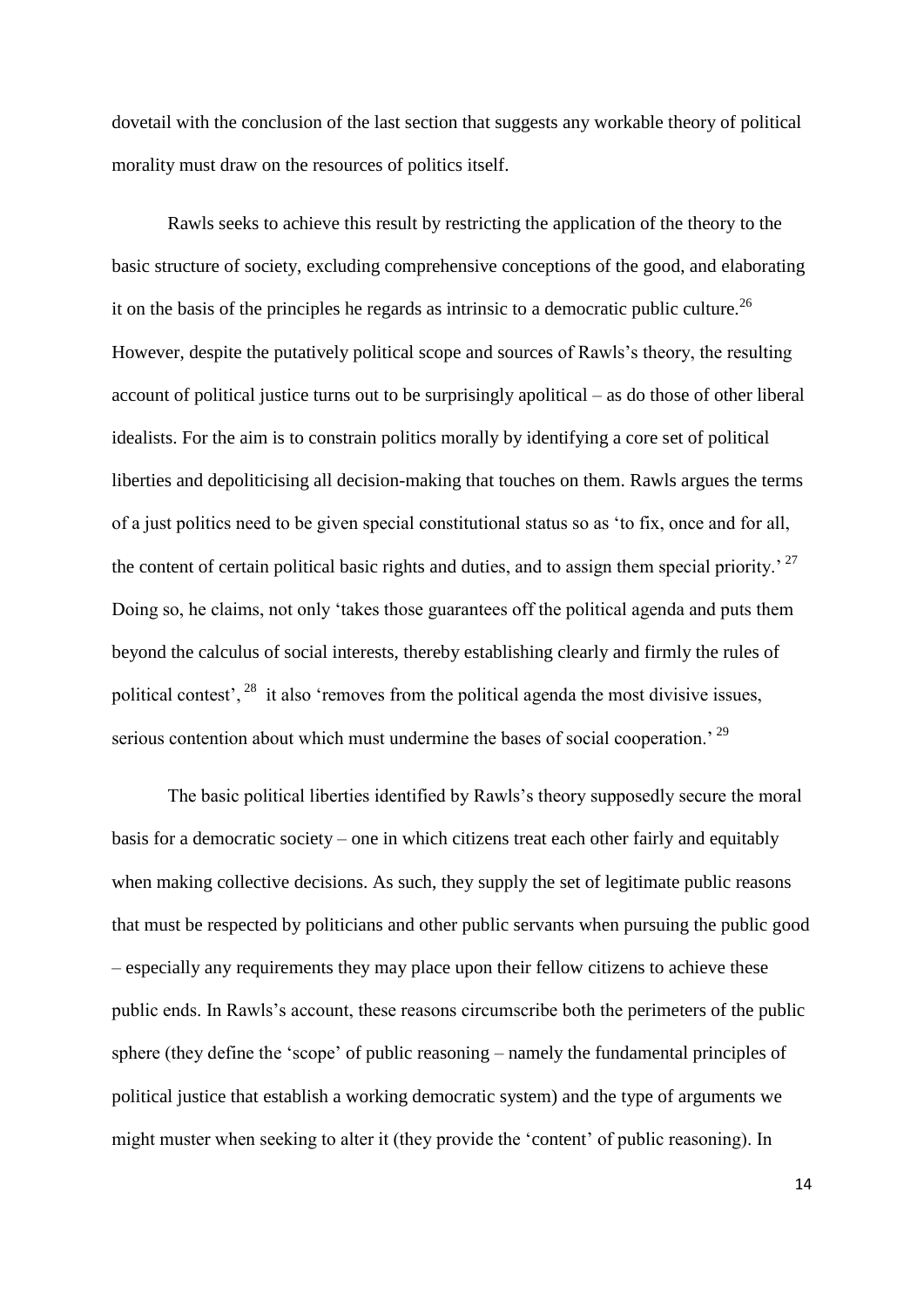arguing that no public policy must be allowed to conflict with these principles, Rawls seeks to ensure all democratic decisions are consistent with the maintenance and improvement of a basic democratic political structure that upholds the equal rights of all citizens. On this account, therefore, decisions that respect the constitution will be clean as to both process and result.<sup>30</sup>

Rawls does not rule out consequentialist or other types of moral reasoning that might touch on areas other than the basic political liberties. He merely argues that such policies should be consistent with them. For example, he suggests tax and environmental legislation, funding for the arts, and – one imagines – many trade and foreign policy decisions, including the conduct of wars – might all be decided on grounds that do not explicitly invoke principles of basic political justice.<sup>31</sup> However, he contends the conduct of these policies must not infringe these principles, thereby keeping the political system itself fair and free. Rawls conceives public reasons as constitutional constraints. Because their judgments must be entirely couched in terms of constitutional law, constitutional courts provide the exemplars of such public reasoning and can legitimately strike down legislation they deem infringes the constitution.<sup>32</sup> Thus, on Rawls account entry into a war and its subsequent prosecution might be justified in terms other than political justice but if a government thought it entailed policies that restricted basic political liberties, like Official Secrets Legislation, then such measures would need to be justified in terms of the fundamental political principles themselves and made consistent with them.

As was noted above, the difficulty with this position is that such public reasons cannot define the political sphere because they are at issue within politics. Rawls acknowledged that what he called the 'burdens of judgement' – factors similar to those we have associated with the 'circumstances of politics' – make 'reasonable disagreements' likely about which policies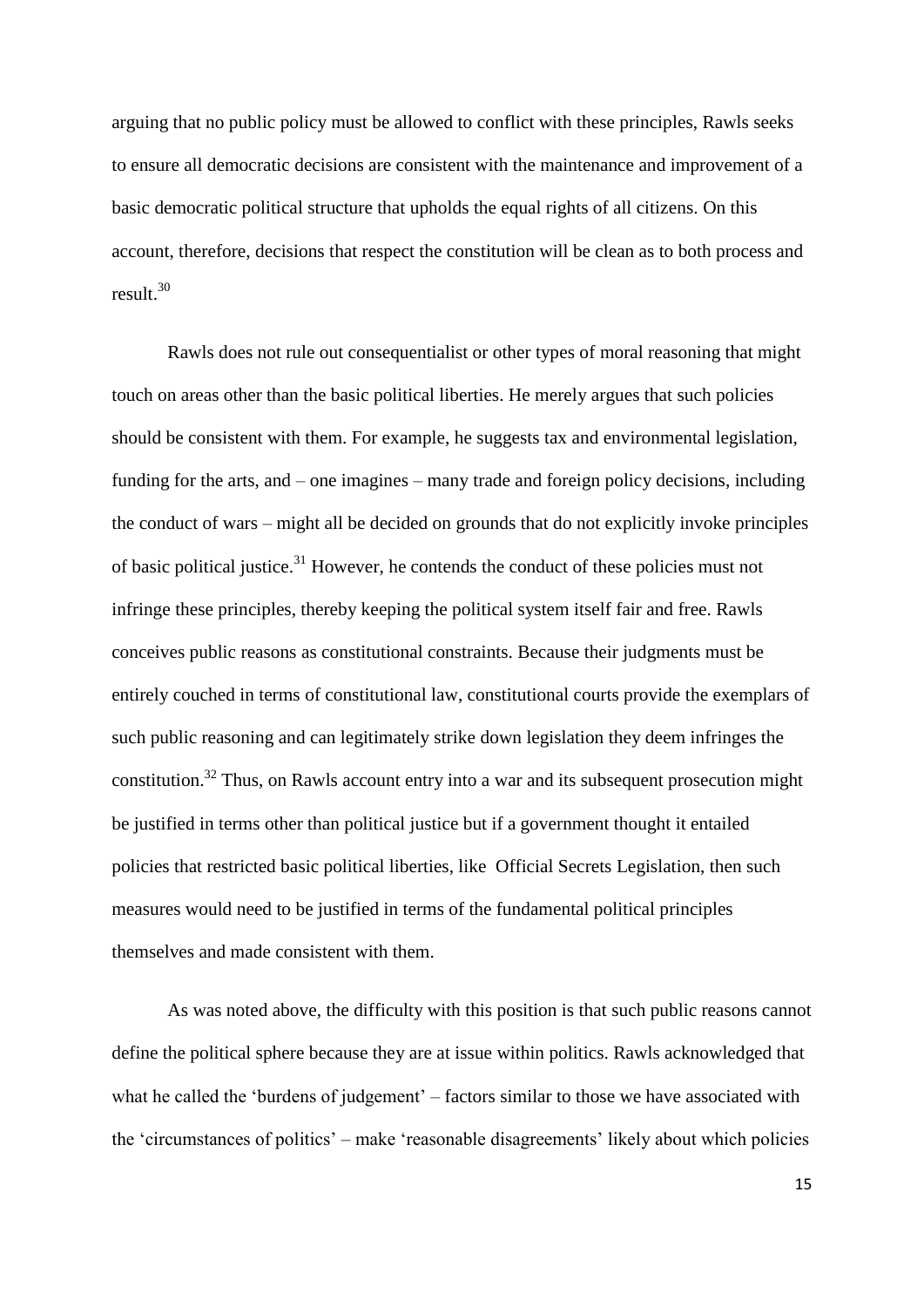are in the public good.<sup>33</sup> However, he thought a consensus possible on the nature of the 'right', at least for politics. The difficulty is that most policy debates about the good involve parallel and equally reasonable disagreements about the right – the two are intertwined. Meanwhile, these differences about the good and the right will impact in their turn on how the political sphere gets defined. So debates between free marketers and social democrats over how far and when the state should intervene in economic affairs not only involve different views of which policies are best for promoting economic growth or different notions of the economic good but also different views about the right and what treating people equally involves – for example, whether it requires merely that the rules are the same and respect peoples choices or necessitates a less formal and more substantive equalising of positions. The same has proven true of feminists challenging certain notions of privacy or religious or other groups seeking recognition of their cultural differences. In each case, a given conception of political justice does not frame but is at issue in the political debate.

Two problems pertinent to the present argument follow from this situation. First, to constrain political debate by constitutionalising a given view of the limits of political permissibility may itself encourage hypocrisy on the part of political actors. The entrenchment of a Bill of Rights that are subject to protection by a constitutional court does not overcome political disagreement. Be it substantive issues such as abortion and affirmative action, or procedural ones such as campaign finance and proportional representation, political debate merely moves to the judicial sphere, be it through political pressures of various kinds on the relevant courts or within the judicial decision-making process itself. Yet, instead of the full range of public reasons motivating a given issue being considered, the focus will be on how far it meets a supposed canonical reading of a given constitutional norm, thereby foreclosing proper debate. Think of how debates about the death penalty in the USA have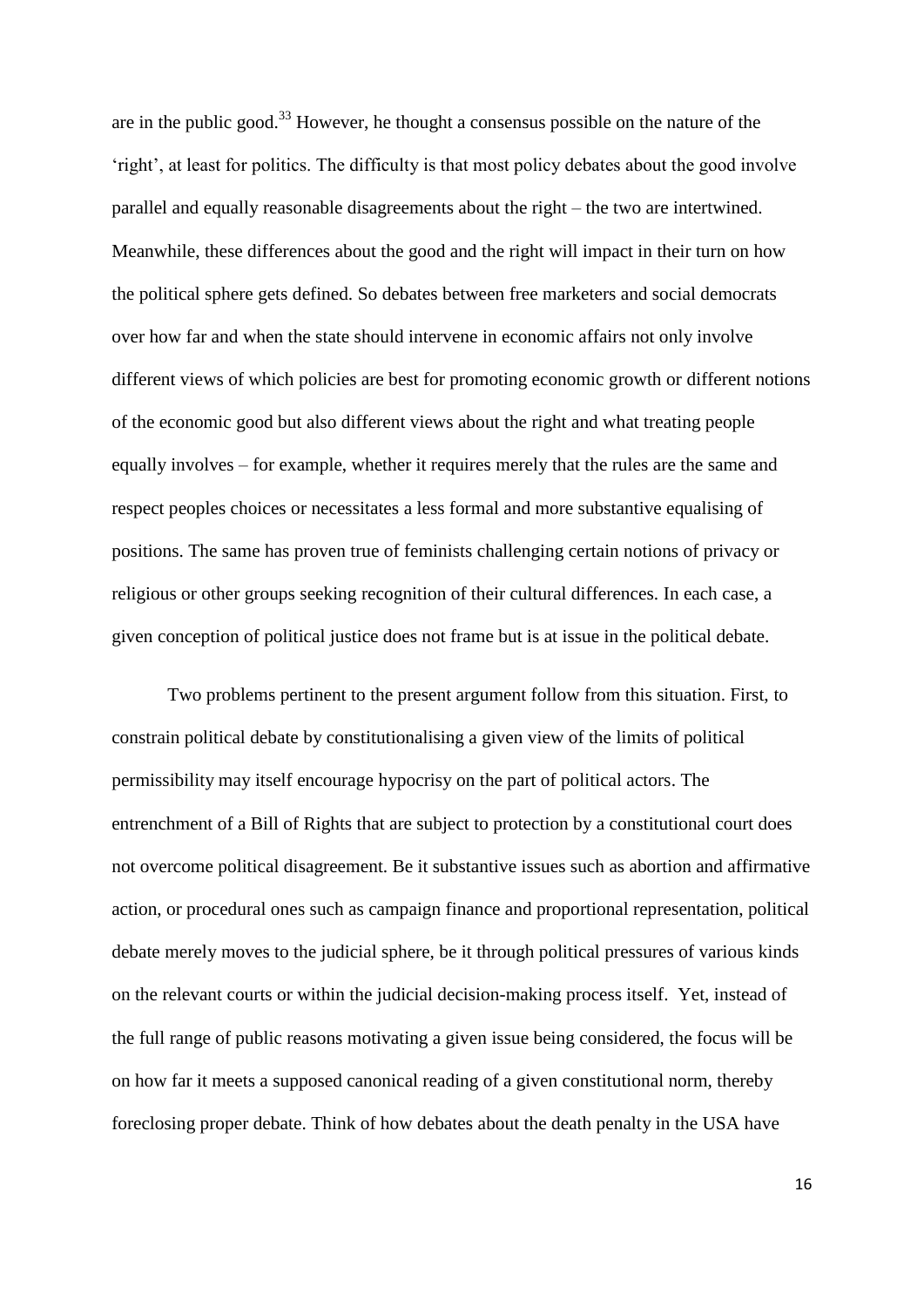become focussed on whether it is 'cruel and unusual', or the way discussion of public health warnings on tobacco in Canada became centred on whether they infringed freedom of speech. $34$  In this way, insistence on the best sort of public reason becomes the enemy of the public good. Instead of seeking an accommodation between the many public reasons and their various weights that standardly define a measure as one the public will recognise as being in its interest, energy is diverted into making a policy appear to be in accordance or not with a single kind of trumping public reason that may be marginal in the balance of reasons that recommend the policy in the first place. Cleaning up politics in this way just shifts the dirt into the judicial arena and risks injecting an obfuscatory moral rhetoric of 'fundamental' rights into democratic political debate that may divert attention from values and concerns that are more central to the issue at hand and might even be more politically tractable because more amenable to compromise.<sup>35</sup>

It has been suggested that some issues, such as abortion in the United States, are so divisive that it would be less disruptive to have them decided by judges, or that other issues, such as electoral boundaries, involve perverse incentives for politicians that judges do not share. However, the degree to which judicial decision-making does indeed prove more impartial than political decision-making on these matters will be largely an empirical matter, and itself partly dependent on the view point of the investigator as to what the 'best' outcome would be. Nevertheless, the claim that is often made in such cases that judges decide via a depoliticised and somehow pure reading of 'the law' can be regarded as itself a form of political deceit. It serves as a Platonic 'noble lie' – potentially useful, but itself a part of dirty politics. After all, judges differ in their forms of legal reasoning as much as citizens and politicians differ in their political reasoning. They may be originalists, textualists, natural lawyers, positivists and so on, while demonstrating a similar range of moral and ideological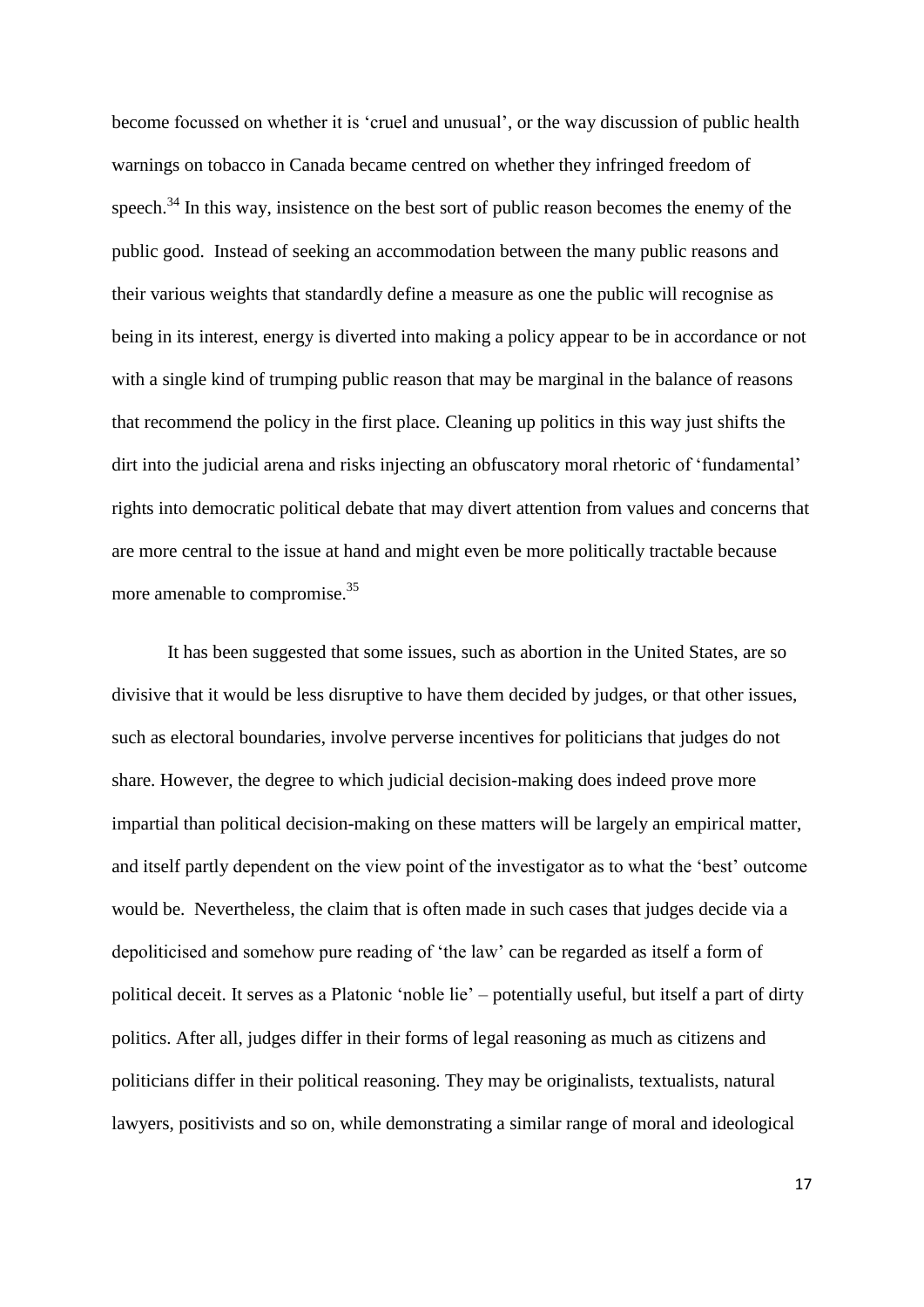opinion as is found in the public at large. Indeed, multimember courts are for this reason often forced to compromise in a not dissimilar way to politicians and to reach decisions through 'incompletely theorised agreements'.<sup>36</sup>

The ways judicial decision-making either renders politics murkier or mirrors its murkiness relates to the second problem: the need in various circumstances for public reasons to be massaged or hidden – in part or totally - for the public interest. Massaging becomes necessary if, as tends to be the case in many political disputes, there are a number of reasonable views as to the weighting and applicability of different types of moral consideration and of how these relate to the available empirical evidence, each of which can lay claim to a certain legitimacy, so that the integrity of the politician lies in seeking to reconcile these competing claims. Seen starkly from each of these positions, that may make him or her seem to have no integrity at all. Yet, this circumstance seems a consequence of a pluralist society in which we attempt to treat all positions with equal concern and respect. For example, Aneurin Bevan burdened the National Health Service (NHS) with the goal 'to universalise the best' However, that oft-repeated aspiration is a contradiction in terms. Governments cannot avoid experimenting with various ways whereby they can give different groups of people some of what they want and arrange trade-offs between various sorts of health care. None of these policies can be regarded as a 'universal best' and so are open to never ending criticism no matter how much funding is poured into the service. Still, many such policies may claim to be reasonable attempts to achieve the public good. Unfortunately, though, expectations of the NHS make the realistic policy of 'a good enough' health service less politically defensible than the impossibly idealistic 'universal best' to which politicians are forced to commit. The only way to overcome this dilemma is to promise all groups that their needs will be met while finding surreptitious ways for meeting some more than others.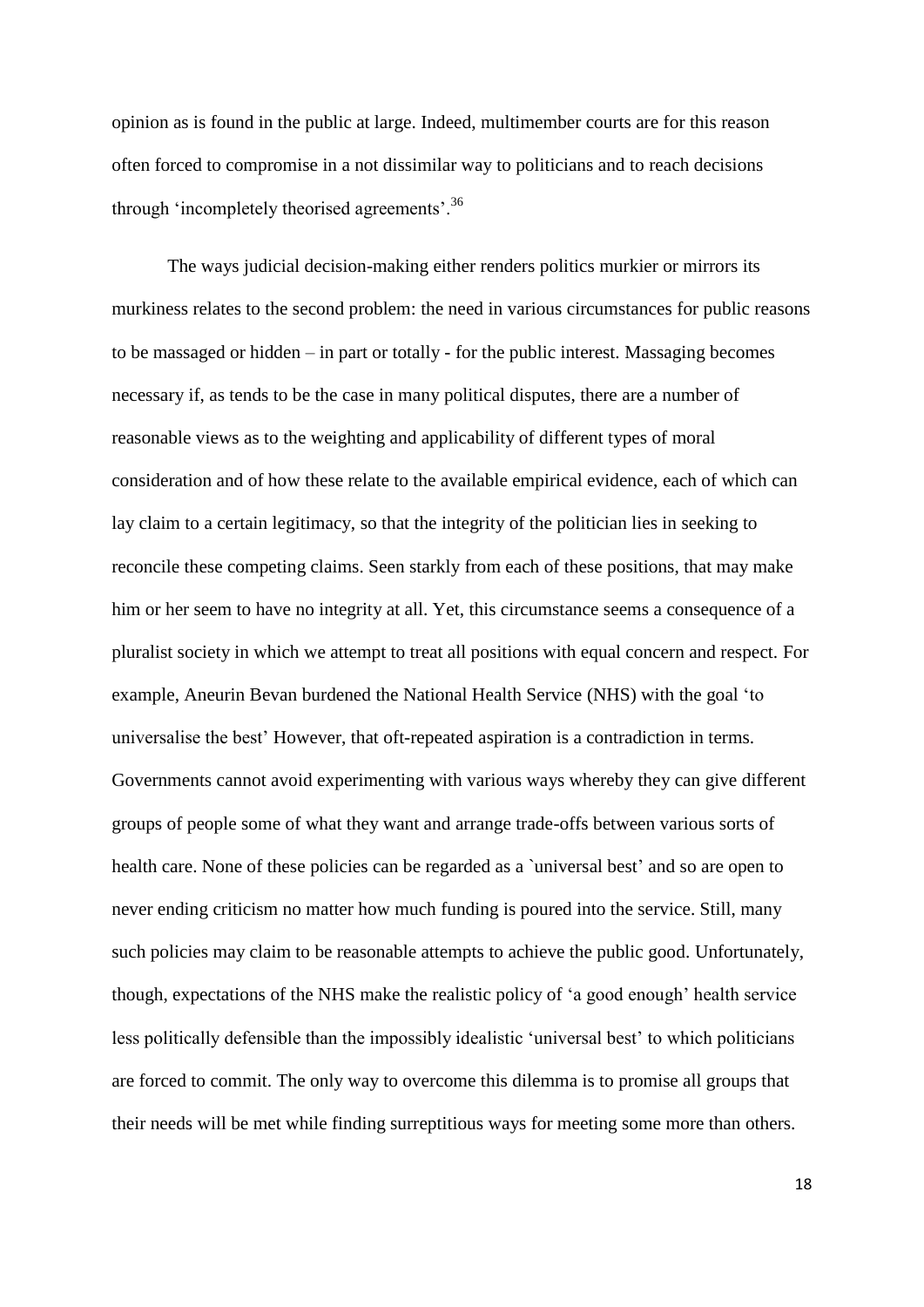Such massaging points to a more general problem that prevents politicians ever being entirely candid. The reasonable differences people have about the different normative and empirical reasons behind any policy mean that there will be a built in tension between politicians and their supporters. As with judicial majorities on a multimember court, the coalition of voters backing a given party will support it for reasons that the politicians must keep deliberately 'incompletely theorised'. No politician can fully articulate his or her reasons for a course of action for fear of alienating those with whom they disagree in respect of the full reasoning. The use of non-public rhetoric that worried Rawls is not just to reinforce public reasoning by appealing to deeper convictions, as he conceded might be necessary, $37$  but also partly because there are no genuinely public reasons to which appeal might be made. A degree of smoke and mirrors is often necessary even when presenting policies that a majority support because citizens value them not for the same reasons but for a variety of different and possibly inconsistent reasons.

In some cases, the public interest may actually require a certain economy with the truth, or for the truth to be hidden altogether. It is often claimed that credible commitments require that diplomatic negotiations be carried out in public. 'Open covenants of peace, openly arrived at' offer the only secure road to peace. Yet, such openness may make it hard for politicians to make the concessions that are necessary to an agreement without losing face before their domestic audiences. Thus, Henry Kissinger and President Nixon chose to avoid the confrontational approach that marked the 1962 Cuban missile crisis when seeking to resolve the Cienfegos Submarine Base Crisis eight years later by using secret diplomacy precisely to avoid a similar escalation by 'giving the USSR an opportunity to withdraw without humiliation.<sup>38</sup> Likewise, the British government consistently denied negotiating with the IRA throughout the troubles so as not to offend Protestant opinion in Northern Ireland,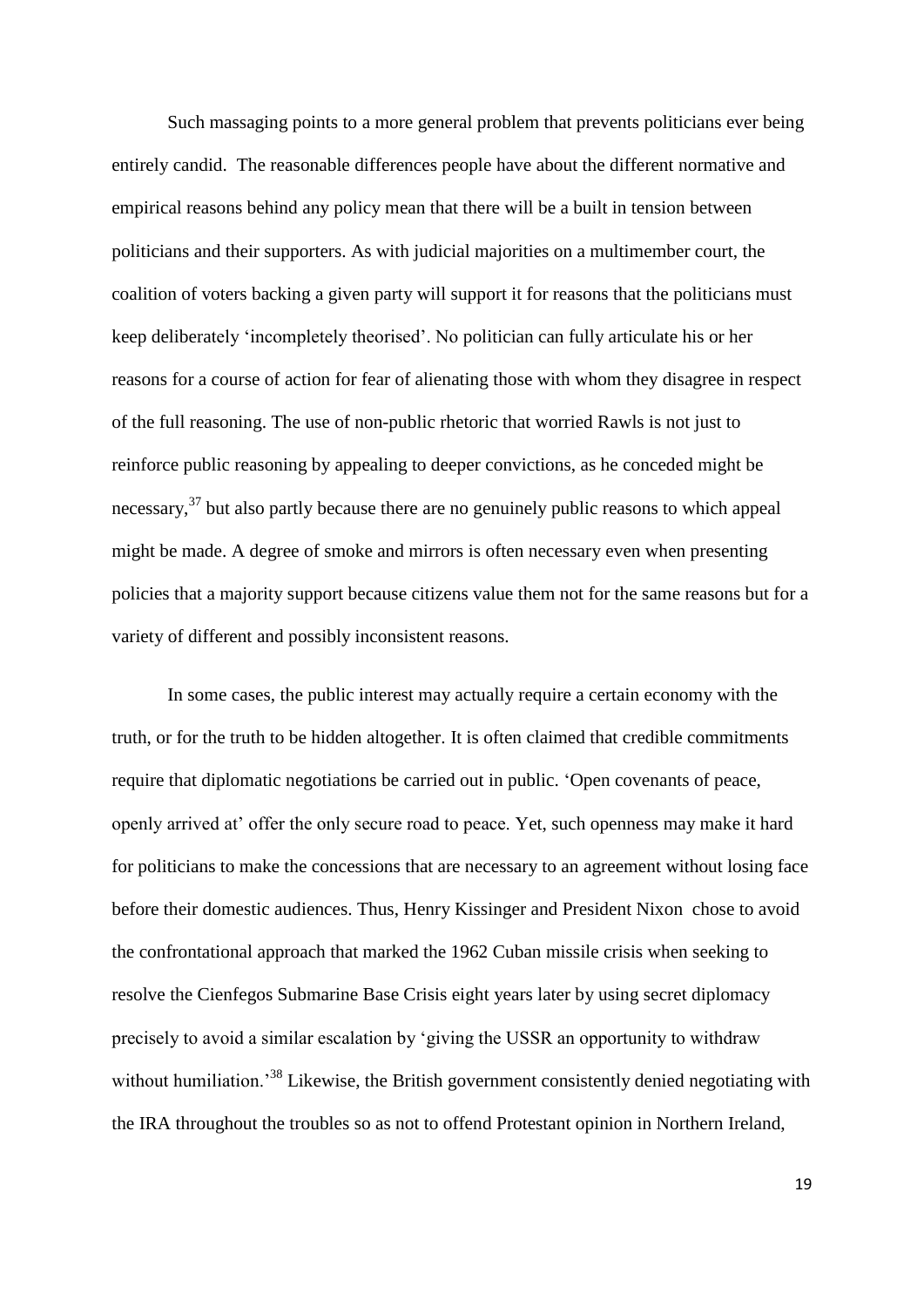while actually doing so in order to bring an end to violence and promote the peace process. As Prime Minister, John Major reportedly informed MPs the idea of talking to the terrorists 'would turn my stomach' while doing just that.<sup>39</sup> In this case, most people would regard the lie as justified. Yet, that justification is largely *ex post facto* and in defiance of a public reason that would hold a government to a rigid policy of openness and publicity.

None of this is to suggest that many good policies cannot be successfully prosecuted openly and in accordance with prevailing views of constitutional essentials, or that bad policies have been pursued covertly to avoid being rightly blocked for infringing such norms. But within much normal politics the public good can be subverted by either seeking the best as defined by one criterion of a public reason, or insisting all reasons be public. Compromise between plural demands and white or dark lies may all require political reasoning be less than public and make equivocation and deceit a virtue.

## Clean Gloves: Real Politics and Liberal Ideals

Do the failures of liberal idealism to get to grips with the ethical dilemmas of real politics mean there are no valid moral constraints on politics – that anything goes, as realists are sometimes portrayed as affirming? The Machiavellian political realism I wish to defend does not go that far. Machiavelli famously argued that politicians must 'learn how not to be good', but went on 'and to know when it is and when it is not necessary to use this knowledge.<sup>'40</sup> The reason rulers cannot always display all the good qualities of a virtuous person are because 'we do not live in an ideal world.<sup>'41</sup> As I noted in the first section, private and public virtue often fail to coincide, with certain ways of behaving that `seem virtuous' leading to political ruin, and others that 'are supposed to be wicked' producing political success.<sup>42</sup>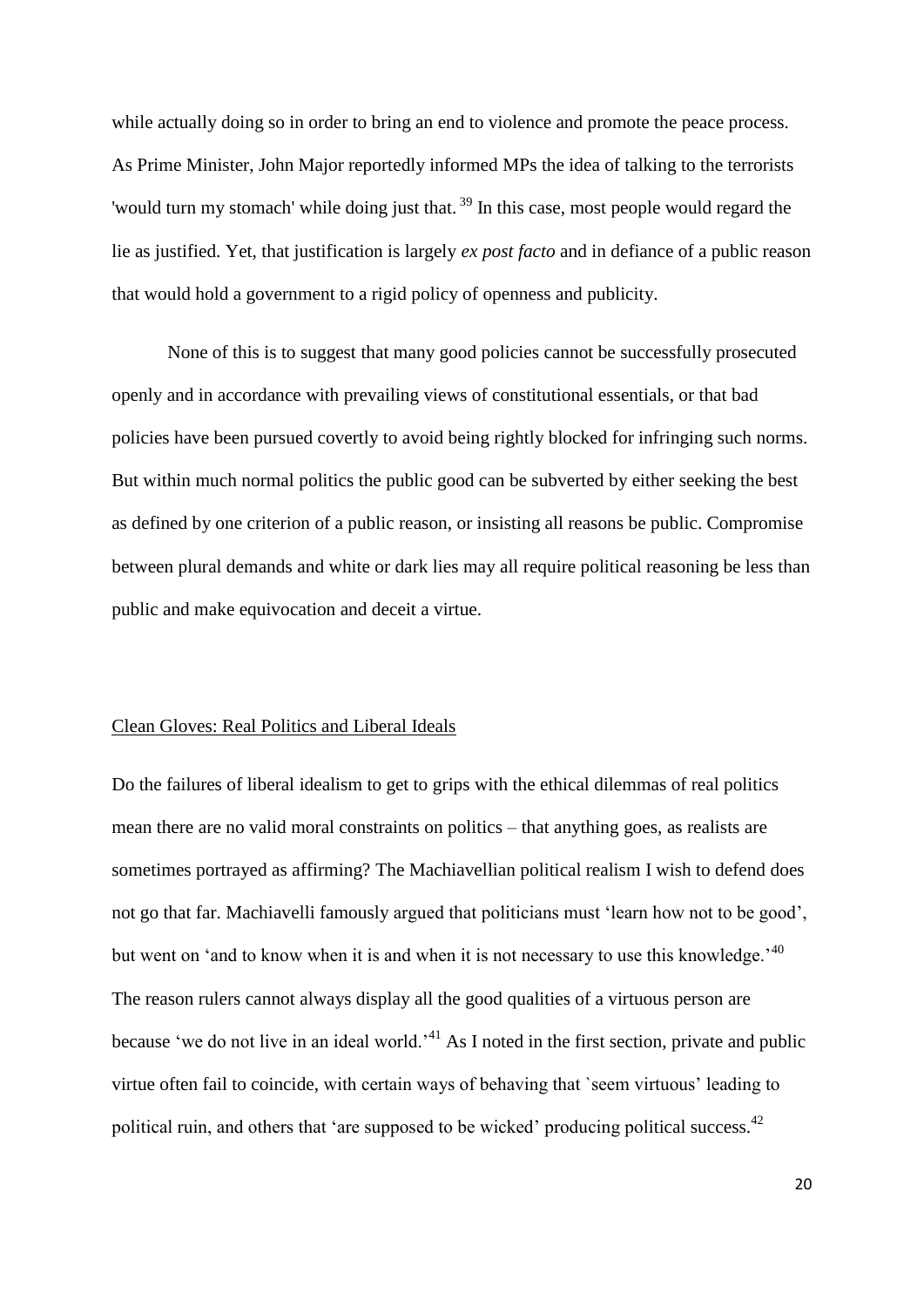Machiavelli observes how this dilemma arises because Princes must engage with a world in which there are wolves and traps, and so must be willing to act as lions and employ force to overcome the one and be as cunning as foxes to avoid the second.<sup>43</sup> Here, then, we have the two aspects of real politics that liberal idealists tend to ignore – the uses of violence, on the one hand, and the need for dissimulation, on the other. Yet, throughout his analysis Machiavelli (and following him, Weber) offers two politically motivated reasons for restraint. The first is a loose notion of proportionality – that princes should be 'bad' to the extent necessary to deal with wolves and traps and no further.<sup>44</sup> The second is the importance of appearing all the while to be good. In each case the need for such limits is the same: politics may employ force and guile but neither can substitute for some degree of willing consent on the part of the ruled – a requirement that is all the more important in a democracy. Thus, a democratic Prince may have dirty hands, but must wear clean gloves.

One can reframe this point in the terms we have employed in the preceding analysis. Both the need for force and guile and their limits flow from the difference between the private and public spheres, and the peculiar 'circumstances of politics' that structure the latter and call for a distinctively political response. Because public policies involve collective action in the face of disagreement as to who should cooperate, how, when, to do what and where, some mix of coercion and persuasion to bring us into line becomes unavoidable. Yet, since you can neither compel nor fool all the people all the time, a degree of trust that one is a good politician - if not necessarily a good person - becomes necessary. An appeal to liberal idealism may offer the real politician these necessary trappings of legitimacy. However, as we have seen, politicians cannot really hold to these ideals consistently. It is merely politically helpful that people believe they do their best to do so.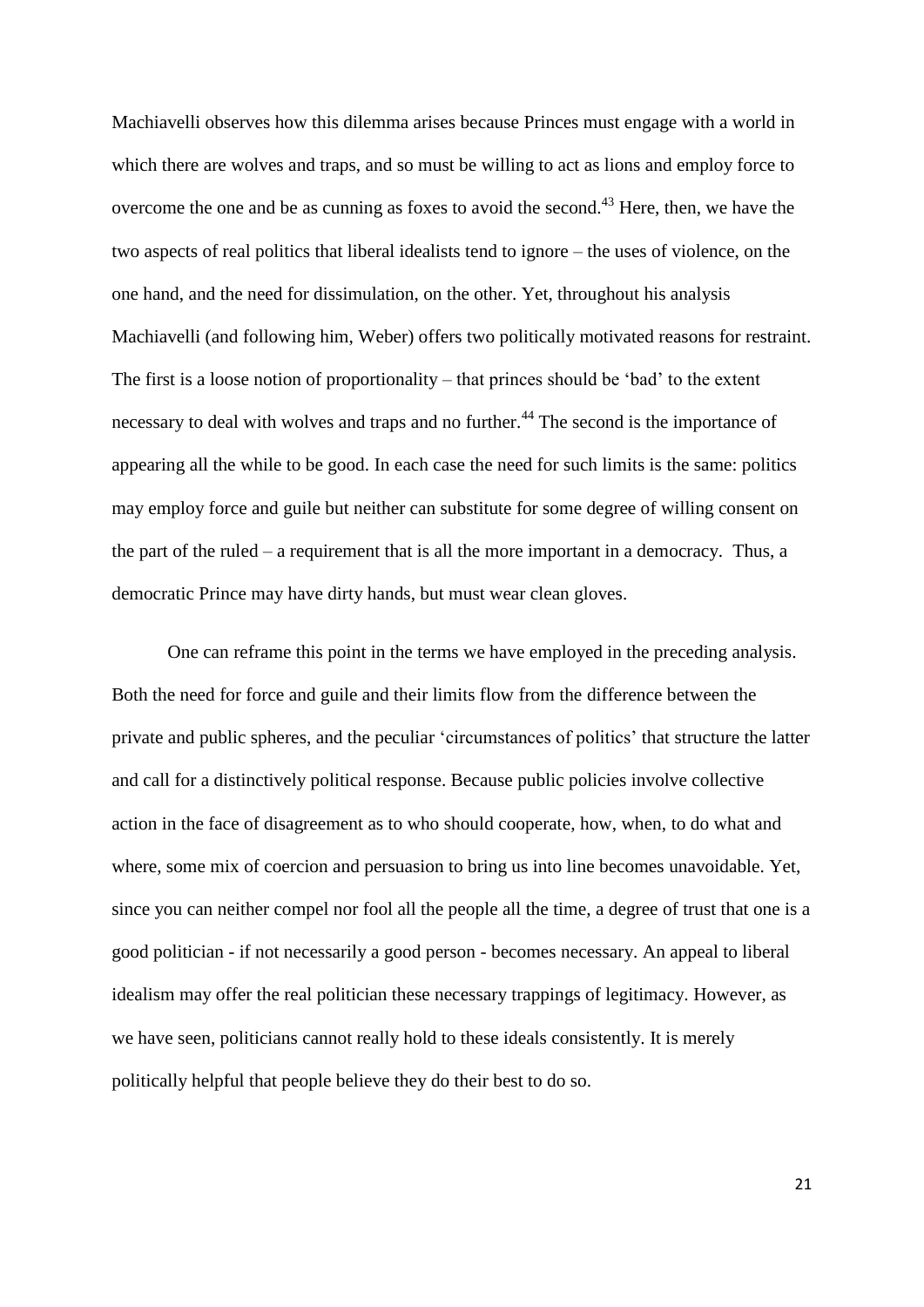To put some flesh on this argument, let us explore each of the Machiavellian constraints in turn with regard to the use of violence and dissimulation respectively. The prime Machiavellian lesson concerns the need to remove all political rivals and their armed supporters from the scene, often with the use of extreme force. That offers a timely reminder of how necessary the 'monopoly of violence' is for regular government and how difficult it has been to achieve.<sup>45</sup> Even if the elected politicians of established democracies inherit this position, and so are spared the Machiavellian blood bath, liberal idealists are apt to forget that behind the law lies coercion, so that every political decision necessarily implies the use and, in foreign affairs especially, the protection of the monopoly of force. Citizens will only value the law if it has *de facto* as well as *de jure* authority, and the state has the ability to enforce it.

As the problems besetting weak states reveal, the *de facto* authority of a brutal regime can have a value in itself even in the absence of any *de jure* legitimacy of either a formal or substantive kind – think of the problems besetting Iraq following the removal of Saddam Hussein. Yet, if the establishment of a monopoly of violence requires brutal measures, there is a difference between 'cruelty well used and cruelty abused'.<sup>46</sup> A prince who is simply cruel not only lacks 'glory' but also is unlikely to remain in power. Force alone will never allow for stable rule, and Machiavelli `would criticise anyone who, relying on his fortresses, thought it unimportant that his people hated him.<sup>47</sup> Certain ends may justify quite ruthless means, but that does not involve any failure to acknowledge the moral price of those means. As he notes, 'while the act accuses, the result excuses' – the deontological accusation remains notwithstanding the consequentialist justification.<sup>48</sup> Therefore, a prince avoids abusing cruelty by staying aware of its cost in terms of both lost popularity and reputation, and the damage to different moral values that it entails. Yet, neither can ever be clearly and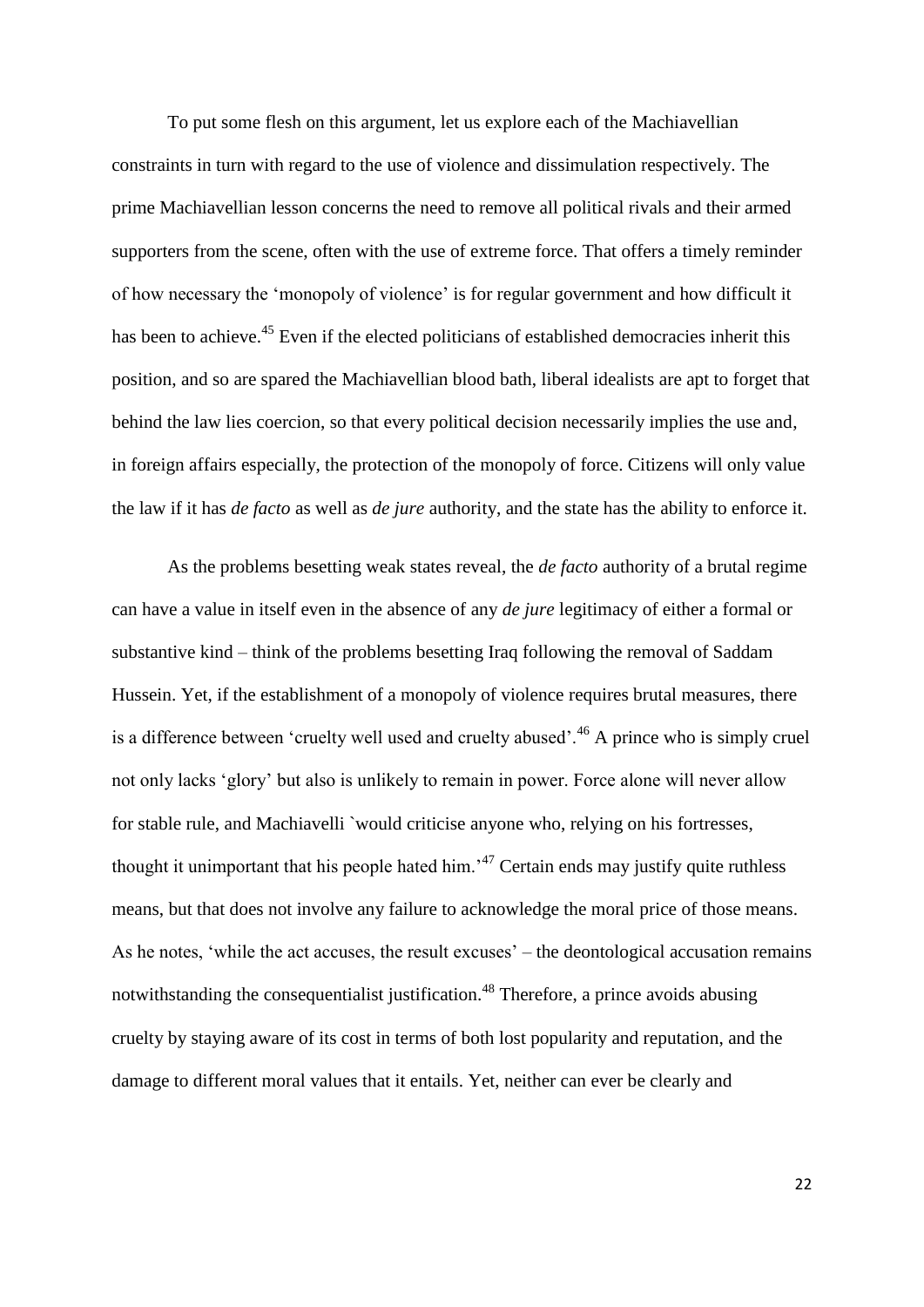unambiguously measured. Governing is an art not a science, and success as a 'good' politician requires not only *virtú* but also *fortuna*.

It might be thought that if force is used only to the extent necessary to overcome 'wolves', then many of the dilemmas of 'dirty hands' disappear. We ought to be able to handle them within the constraints of liberal democratic values, prosecuting evil doers via a due process. Sadly, matters are not so easy. For a start, wolves also lay traps and may need to be dealt with in cunning ways. Legitimate force often rests on covert violence, and all liberal democratic governments employ professional foxes to do their dirty work. Moreover, citizens know they do, and that there are limits to how far secret services could operate publically without destroying their point. So we tolerate wire tapping of terrorists and spying on unfriendly powers, but prefer not to be told. To a degree, we share the dirt with politicians. Nevertheless, political legitimacy, measured by the tolerance of citizens for the government's dirty tricks, depends on both parties keeping faith with ideal liberal democratic forms and norms even while selectively disregarding them. If experience shows politicians to have acted disproportionally or failed, that hypocrisy allows citizens to desert them and claim the moral high ground. So politicians have good reason to be cautious. But, to repeat, such caution can never be an exact science – many politicians will find the road to hell is paved with good intentions. After all, as Machiavelli remarks – many have tempered their initial cruelty only to find they need to be all the crueller as a result.<sup>49</sup>

Meanwhile, the use of force and guile extends beyond the spilling of blood, and citizens may also be wolves to a degree. If a motorway is built through a site of natural beauty or slum housing cleared, then violence is done to certain values and the lives and livelihoods of particular people. The princely claim – hypocritical or sincerely believed – will be that it was done for the public good. To avoid costly protests and planning blight, the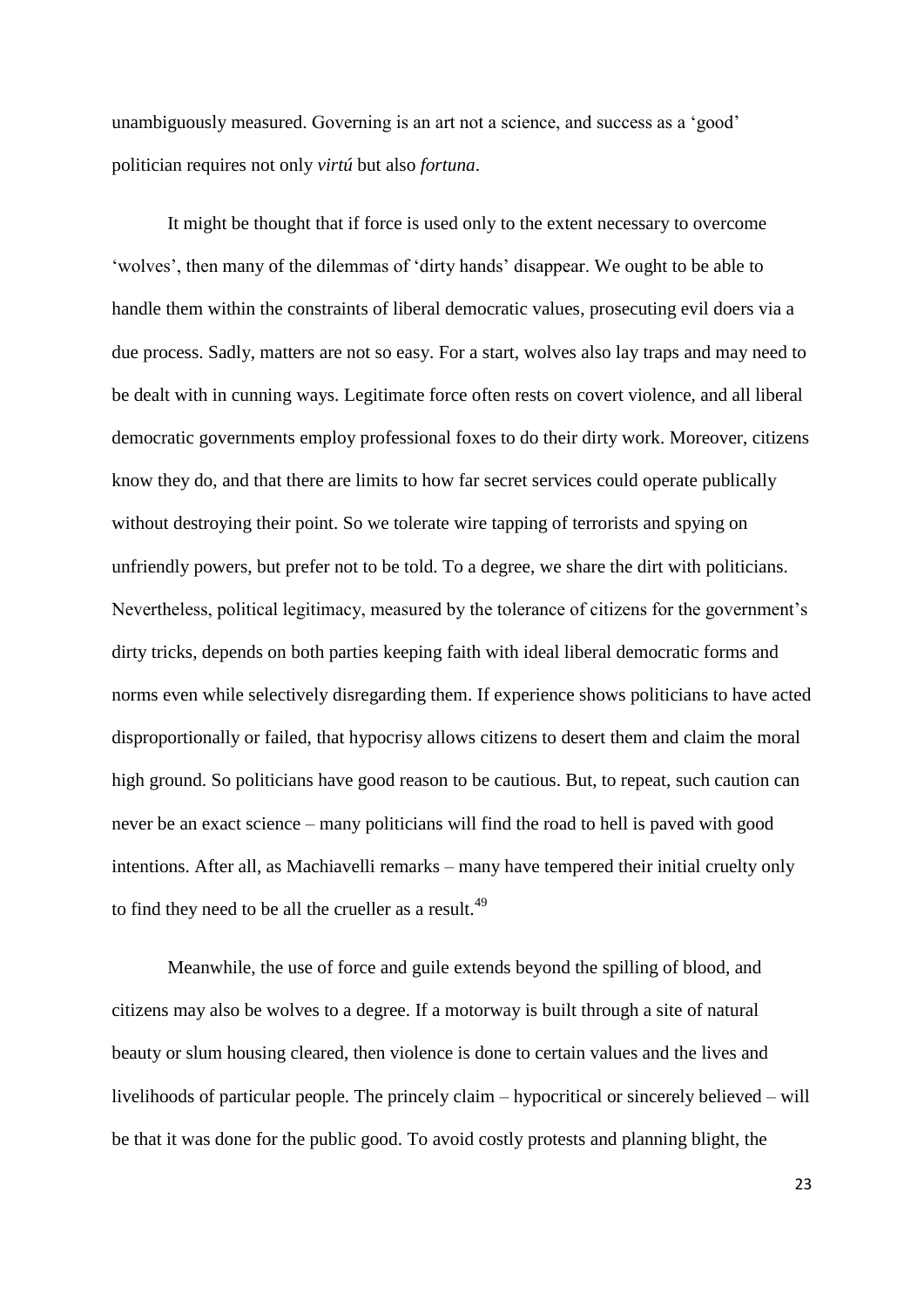decision may even be made in secret, with the bulldozers moving in overnight. After all, many citizens will act wolfishly and with cunning to thwart such plans. Even in a mature liberal democracy, much politics happens at its borders – not least as a way of trying to extend its constitutional boundaries. Like Princes, these citizens will likewise only know if they have judged the degree of force correctly if history proves them justified. They too will need their share of *virtú* and *fortuna*.

Finally, guile and the threat  $-$  if not necessarily the use  $-$  of force prove ever necessary because politics remains a messy business in which politicians must reconcile the claims of conflicting groups. What binds these together is not a common adherence to public norms of reason, which above I doubted possible, but ambiguity and a certain economy with the truth. The plurality of concerns and values involved in any collective decision means that politics involves compromise. According to the groups involved and the issue being decided, a mutual accommodation between sufficient people to get a working majority for a given outcome may require that those involved trim their demands, split the difference, arrange a trade-off, or go for a shared second-best.<sup>50</sup> In each of these scenarios their preferred best option gets sacrificed to the common good. Arranging such agreements may often depend on the reconciliation of incompatible demands through a sleight of hand whereby each party believes they are getting more than they actually are. For example, Michael Freeden has plausibly argued that the British post-war political consensus of the 1950s surrounding a welfare state and a mixed economy largely depended on Labour and Conservative supporters and politicians emphasising different elements of the package and giving it divergent and logically contradictory readings.<sup>51</sup> The stability of this settlement largely depended on not making these differences too obvious.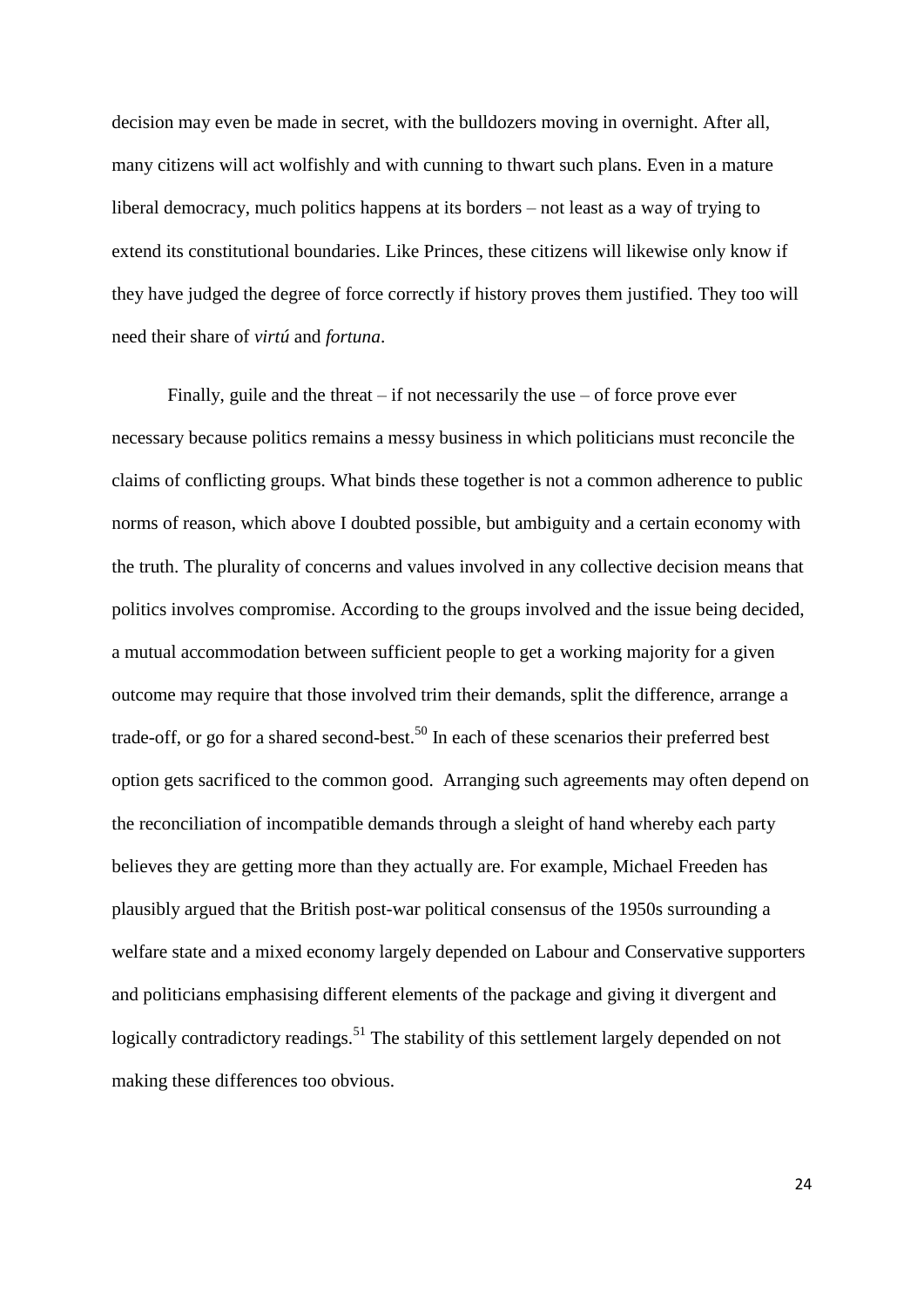Thus, democratic Princes no less than the Machiavellian prince must appear compassionate, generous, reliable, morally upright and honest, yet be prepared to be treacherous, break their promises and use their resources selectively. The key is that nobody must know – or want to know.<sup>52</sup> Appearance and outcome are all that count. The main achievement of liberal democracy lies in offering mechanisms for deposing Princes and selecting between their rivals for power that avoid the resort to violence. But in their campaigns to get elected, democratic Princes employ all the dark political arts – and in so doing prove their worthiness to rule.<sup>53</sup> That does not mean that limits do not exist as to how foxy and leonine the Prince can be. But no public standards of cleanliness exist than those upheld by the public themselves. As Machiavelli notes, even for non-democratic Princes 'when it comes down to it only the masses count.'<sup>54</sup> In this respect, the virtue of liberal democracy rests less in its being imbued by liberal idealism and more in its institutionalising a degree of political realism that gives some rough equality through equal votes to how each member of the masses counts, and along the way the incentive of politicians to attempt to be cleaner than they ever can be.

#### Conclusion

A study of the dirtiness of politics cannot end cleanly. There are no clean political decisions. Wolves and traps abound, not only because some people are wicked but also because most public issues are complicated and contested. They can only be resolved through force and persuasion. Thus, the role of a politician does not afford them the luxury of being good in a manner appropriate to many private roles. The good politician must do things even the good citizen would not. Likewise, a liberal idealism built on our duties as persons, beyond any role, proves a chimera. Nor can we clean up politics with a *sui generis* political morality based on distinctively public as opposed to private reasons. Our public reasons differ and not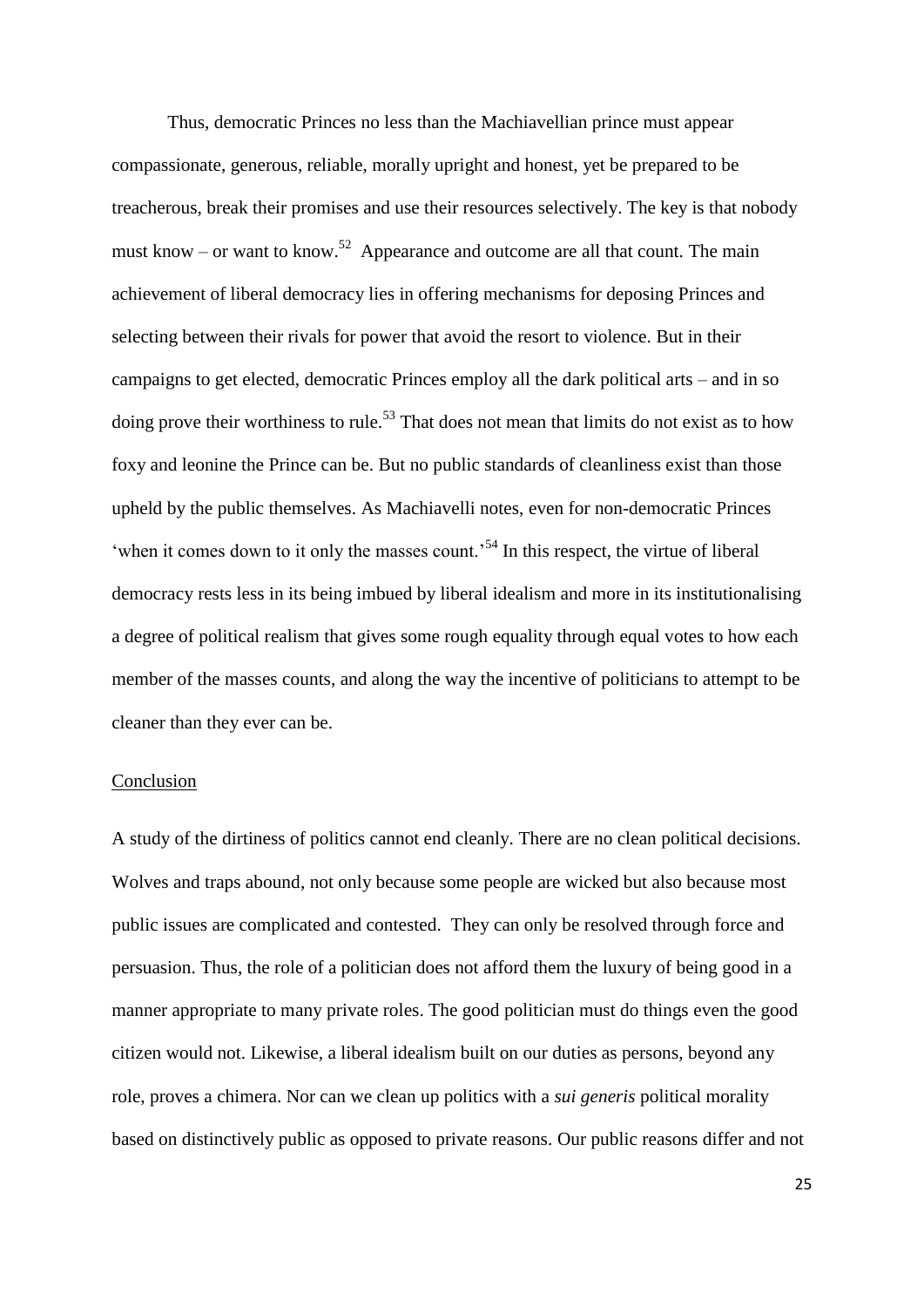all can be accommodated, while wolves lurk and traps abound to ensnare the good politician as he or she attempts to uphold the common welfare. So politicians must act as foxes and keep certain things hidden. They must appear to be good, but know how not to be. Liberal idealism offers a clean glove of legitimacy, but not a clear guide to what is right and good. Unjust settlements can also gain a spurious justification when liberal norms of equality get applied to unequal circumstances. Yet, keeping some faith with liberal democratic ideals reminds politicians of the need to act proportionally and with popular support. Appearing to be good offers an incentive to attempting to be so. However, no public measure exists to mark where they overstep the line beyond their ability to convince the public they have succeeded. In a democracy, citizens share in the dirt of their politicians but – hypocritically perhaps – also offer the only means to keep it as clean as their good – the good of the public – can ever allow it to be.

**.** 

I'm grateful to my colleagues Cecile Laborde and especially Albert Weale for their very helpful comments on earlier versions. Stimulating discussions of the paper's ideas were also provided by Darrow Schecter and the participants of the Sussex Centre for Social and Political Thought seminar, David Miller and the members of the Nuffield Political Theory Workshop , and Bernard Reber, Kate Nash and Emmanuel Picavet among others at a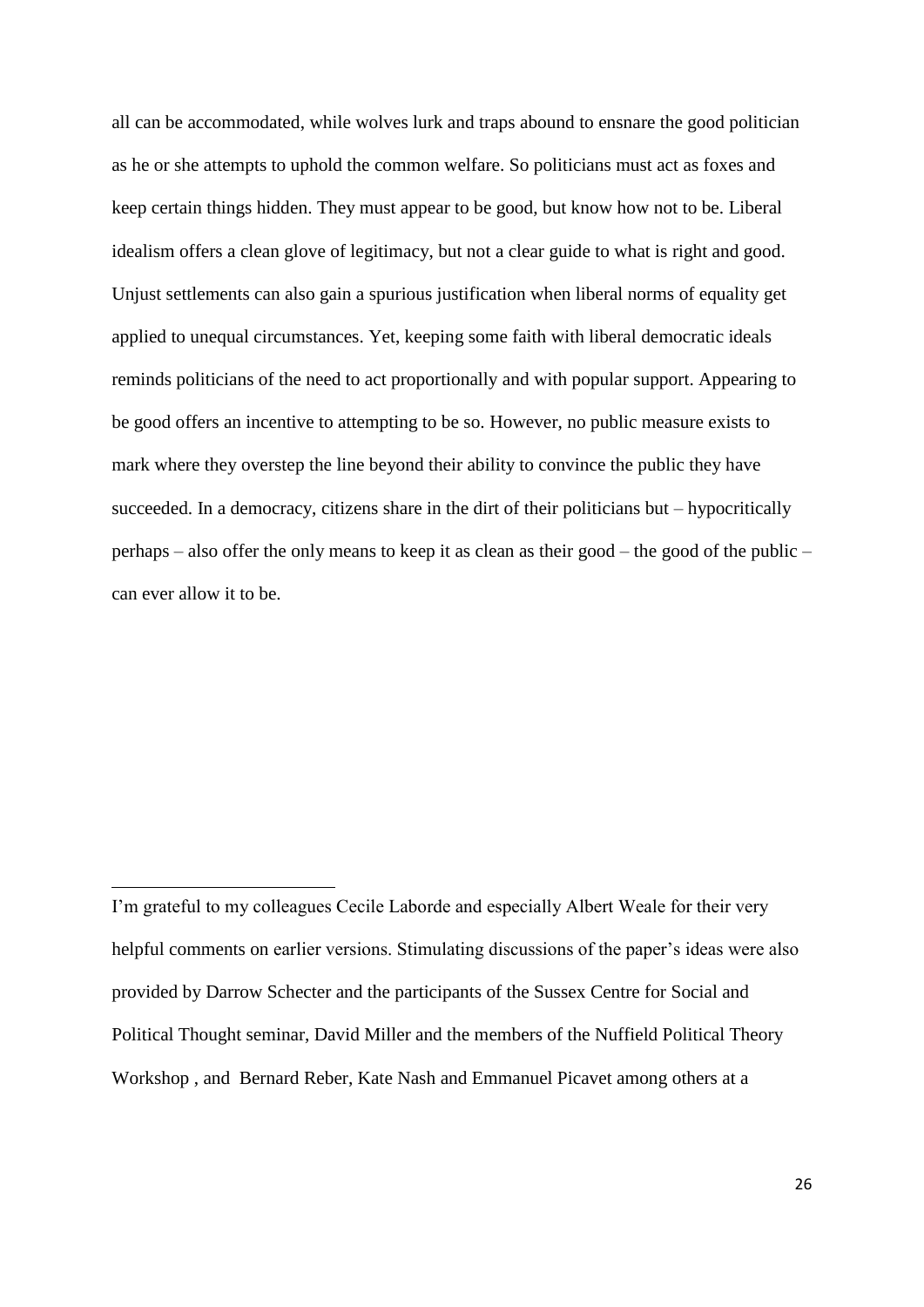presentation in the seminar series `Analyse des Normes Contemporaines' at CERSES, Université Paris Descartes.

1

<sup>1</sup> M Walzer (1972) 'Political Action: The Problem of Dirty Hands', *Philosophy and Public Affairs* 1: 162

<sup>2</sup> A. Smith ([1776] 1981) An Inquiry Into the Nature and Causes of the Wealth of Nations, Indianapolis: Liberty Fund, Vol. I ed. R. H. Campbell and A. S. Skinner, Book I, chap. 2, para. 2

3 See S. Hampshire, 'Public and Private Morality', in S. Hampshire (ed) (1978), *Public and Private Morality*, Cambridge: Cambridge University Press, p. 49 for a useful summary.

4 See T. Nagel, Ruthlessness in Public Life', in Hampshire (ed), *Public and Private Morality*, pp. 75-91 for one such attempt, explored in section 1, and J. Rawls, *Political Liberalism*, New York: Columbia University Press, 1993, for another, explored in section 2.

5 E.g. J Quong (2004) 'The Scope of Public Reason.' *[Political Studies](http://www.blackwellpublishing.com/journal.asp?ref=0032-3217)*, 52: 233-250

6 E.g. J. Rawls (1993), *Political Liberalism*, New York: Columbia University Press, p. 214

7 J. Waldron (1999) Law *and Disagreement*, Oxford: Oxford University Press, pp. 107-18; A. Weale (1999), *Democracy*, Basingstoke: Macmillan, pp. 8-13.

<sup>8</sup> That certain dilemmas of democratic Princes stem from their obligations to the electorate is noted by both B. Williams, 'Politics and Moral Character' in Hampshire (ed), *Public and Private Morality*, pp. 60-70 and M Hollis (1982), 'Dirty Hands', *British Journal of Political Science* 12: 396-7, two classic essays that inspire more generally much of the present article.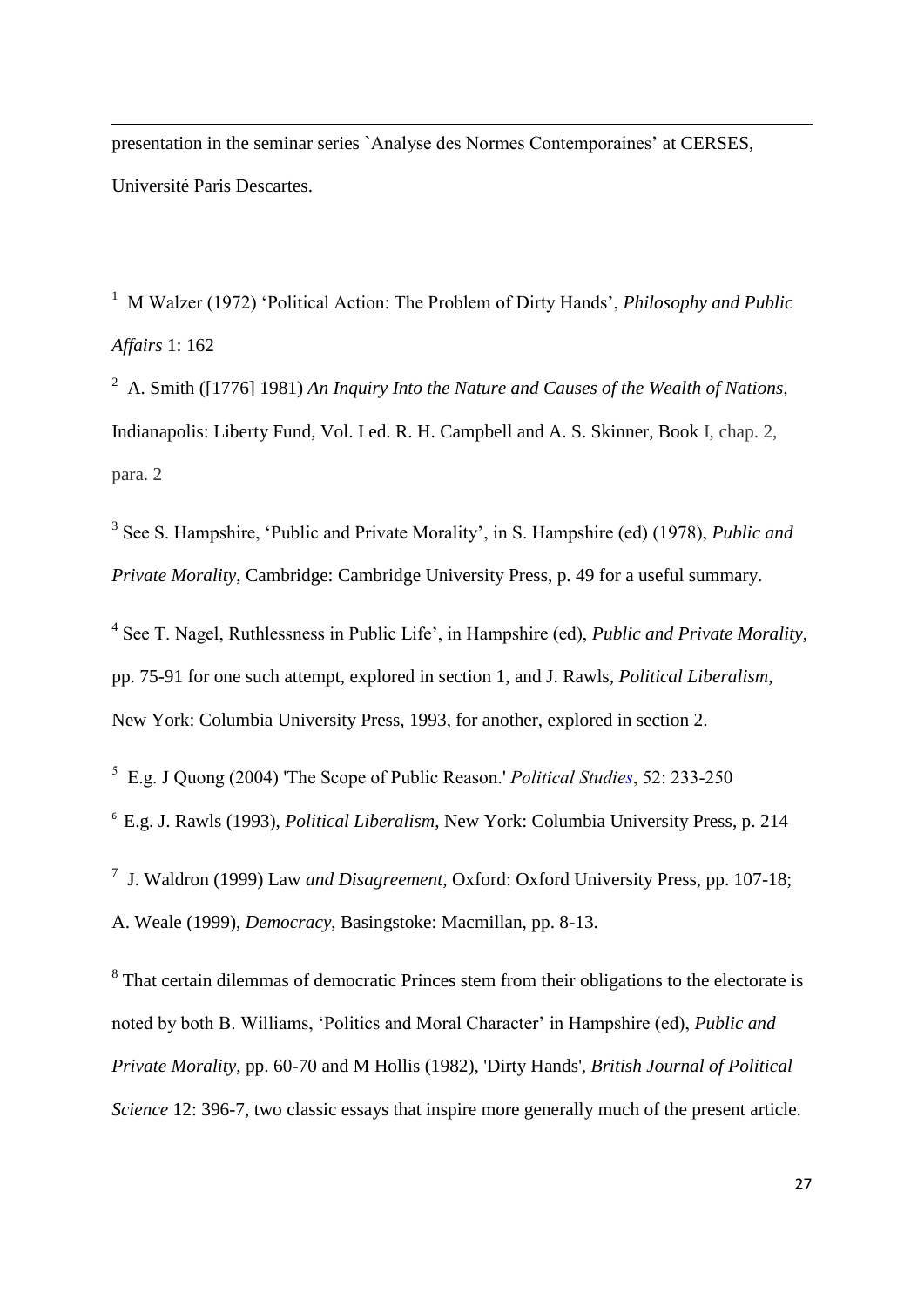$9<sup>9</sup>$  A move in this direction appears to lie behind the nuanced case for a limited moral absolutism in T. Nagel, 'War and Massacre', reproduced in T. Nagel (1979) *Moral Questions*, Cambridge: Cambridge University Press, Ch. 5.

<sup>10</sup> E.g. Rawls, *Political Liberalism*, p. 161.

1

<sup>11</sup> N. Machiavelli ([1513/32] 1995) *The Prince*, ed. and trans. D. Wootton, Indianapolis: Hackett and M. Weber ([1919] 1994), 'The Profession and Vocation of Politics' in *Political Writings*, ed. P. Lassman and D. Speirs, Cambridge: Cambridge University Press, pp. 309-69.

<sup>12</sup> J. Elster (ed) (1998), *Deliberative Democracy*, Cambridge: Cambridge University Press, pp. 12, 111.

<sup>13</sup> I take this metaphor from Hollis's pithy summary of Machiavelli's views in *The Prince* as 'He should get his hands dirty and wear clean gloves' in Hollis (1982), 'Dirty Hands', p. 389.

<sup>14</sup> See , for example, the similarities and contrasts between Machiavelli, *The Prince*, pp. 48-9 and Hampshire, 'Public and Private Morality', pp. 49-50 and Nagel, 'Ruthlessness', pp. 89- 91.

 $15$  On the distinction between the `non-derivability' of public from private morality and their `independence' from each other, see Nagel, 'Ruthlessness', pp. 78-9, who notes (and appears to hold) that 'both may derive from a common source that yields different results when applied to the generation of principles for action in the widely differing circumstances of private and public life'. The argument of this section is that they are both non-derivable and independent from each other.

<sup>16</sup> Hollis, 'Dirty Hands': 390.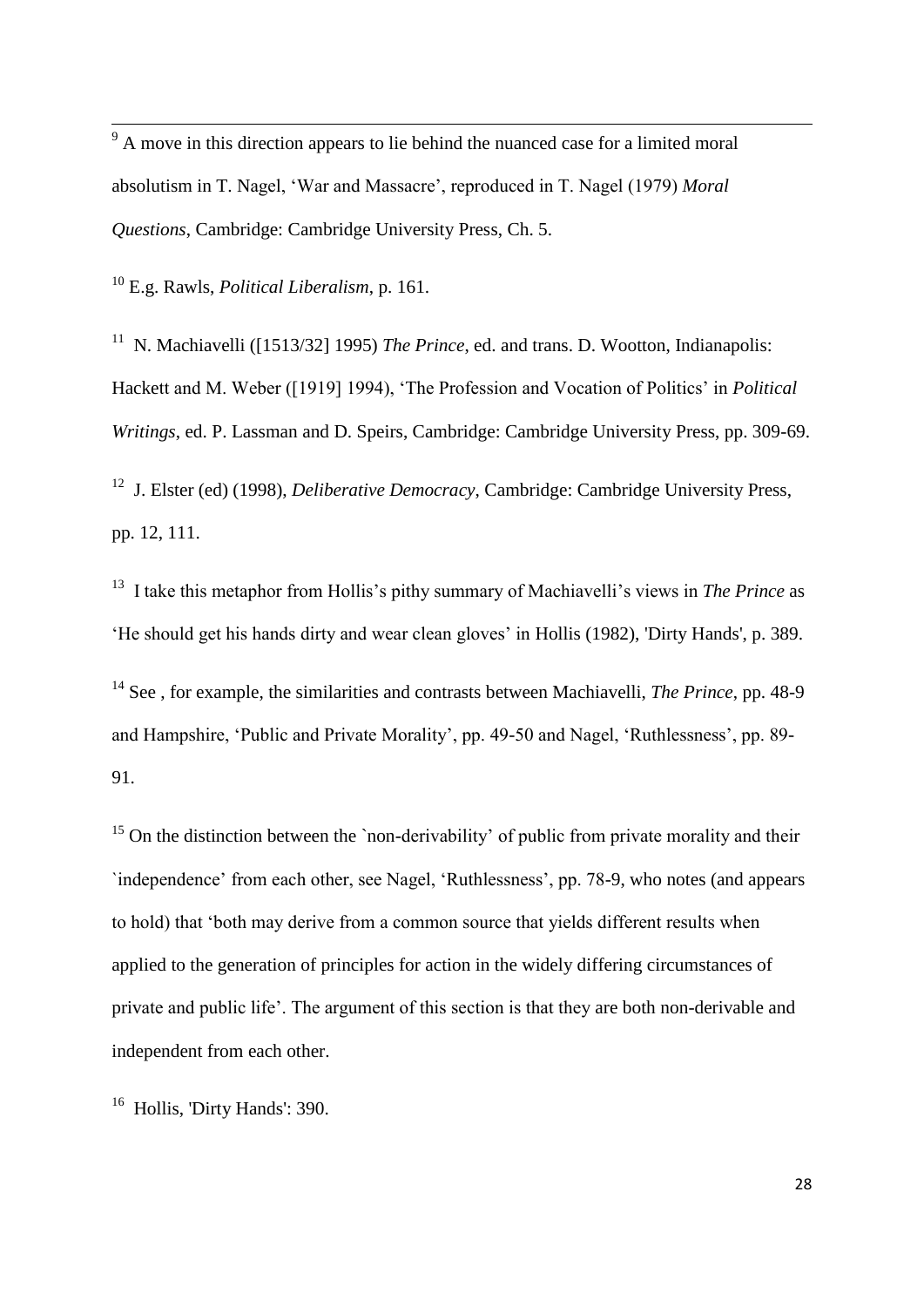17 Hollis, 'Dirty Hands',: 393, S. Mendus (2010), *Politics and Morality*, Cambridge: Polity Press, pp. 33-34, 43.

<sup>18</sup> Mendus, *Politics and Morality*, pp. 29-30. See too Weber, 'The Profession and Vocation of Politics', pp. 357-69.

<sup>19</sup> Hollis, 'Dirty Hands': 390.

 $20$  Nagel, `War and Massacre', p. 63.

21 Nagel, `War and Massacre', pp. 64-73. Kant likewise allows for the '*moral politician* … who conceives of the principles of political expediency in such a way that they can co-exist with morality'. I. Kant (1970), 'On the Disagreement Between Morals and Politics in Relation to Perpetual Peace', in *Kant's Political Writings*, ed. H Reiss, Cambridge: Cambridge University Press, p. 118.

 $22$  Nagel in `War and Massacre', which I take as an exemplary case of this sophisticated account, appears to base his reasoning on what in 'Ruthlessness' he refers to as the 'common source' of morality – namely, what we owe as moral individuals to other persons as such.

<sup>23</sup> Walzer, 'Political Action': 168.

<sup>24</sup> This is clearly the case in Kant, 'On the Disagreement Between Morals and Politics', p. 117.

 $25$  Hollis, 'Dirty Hands': 393-95.

26 Rawls *Political Liberalism*, p. 223.

27 Rawls, *Political Liberalism*, p. 161.

28 Rawls, *Political Liberalism*, p. 161.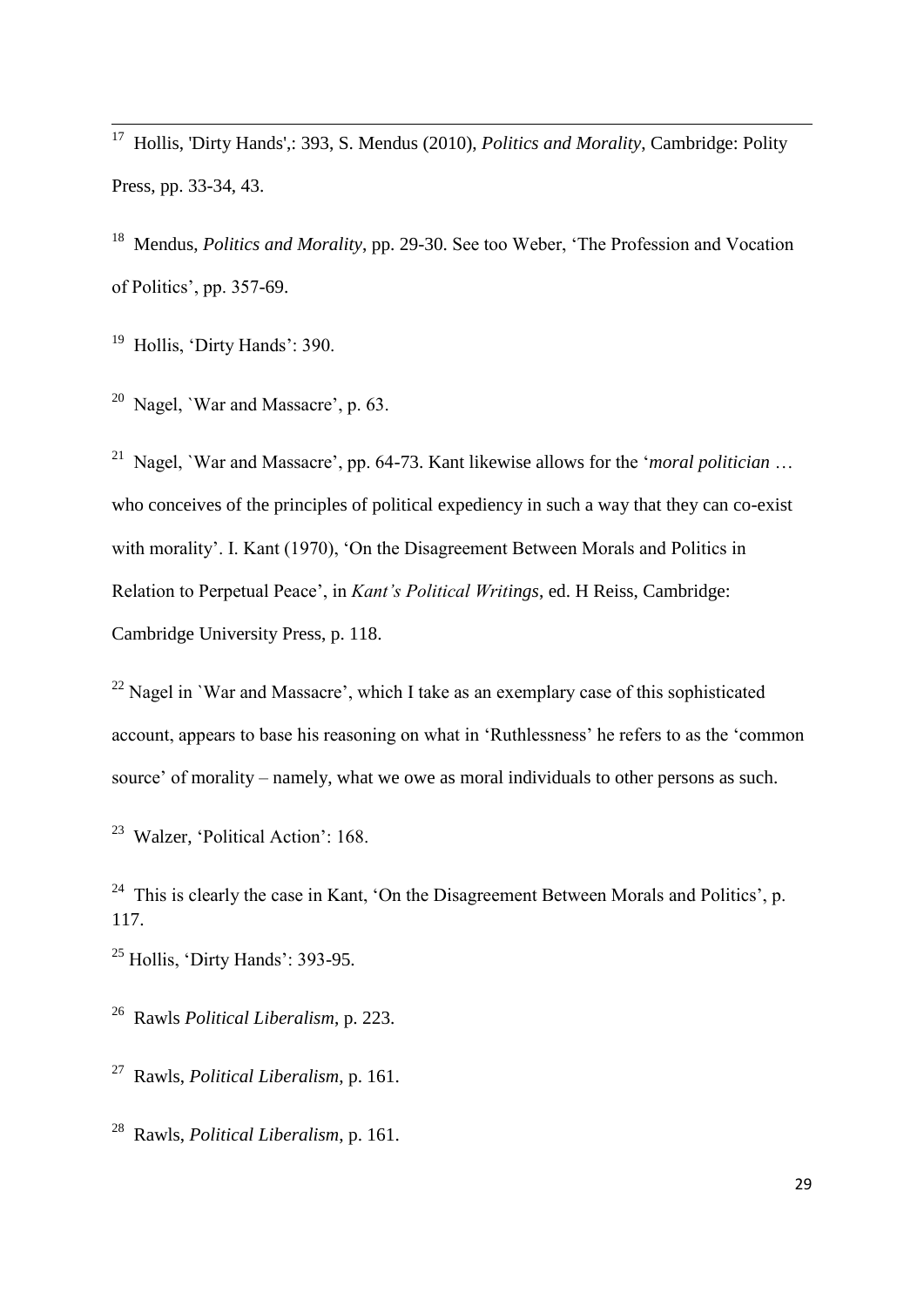29 Rawls, *Political Liberalism*, p. 157.

<sup>30</sup> Rawls, *Political Liberalism*, pp. 213, 223-27.

<sup>31</sup> Rawls, *Political Liberalism*, p. 214

32 Rawls, *Political Liberalism*, pp. 215-6, 231-40.

33 Rawls, *Political Liberalism*, pp. 55-57

34 RJR MacDonald Inc. v Canada, [1995] 3 S. C. R. 199.

35 I have documented these issues in R. Bellamy (2007) *Political Constitutionalism: A Republican Defence of the Constitutionality of Democracy*, Cambridge: Cambridge University Press, especially Ch. 1.

36 See Bellamy, *Political Constitutionalism*, Ch. 2 and C. R. Sunstein (1996) *Legal Reasoning and Political Conflict*, Oxford: Oxford University Press, pp. 48-50.

<sup>37</sup> Rawls, *Political Liberalism*, p. 251.

<sup>38</sup> Quoted in Shuhei Kurizaki (2007) `Efficient Secrecy: Public Versus Private Threats in Crisis Diplomacy'. *American Political Science Review*,101: p. 543.

 $39$  See C Brown and D McKittrick, `The Secret IRA Meetings: IRA leak puts Major on rack', *The Independent*, 29/11/1993, accessed at http://www.independent.co.uk/news/the-secret-irameetings-ira-leak-puts-major-on-rack-mi6-blamed-for-unauthorised-contacts--mayhew-topublish-more-documents-1507407.html

40 Machiavelli, *The Prince*, p. 48.